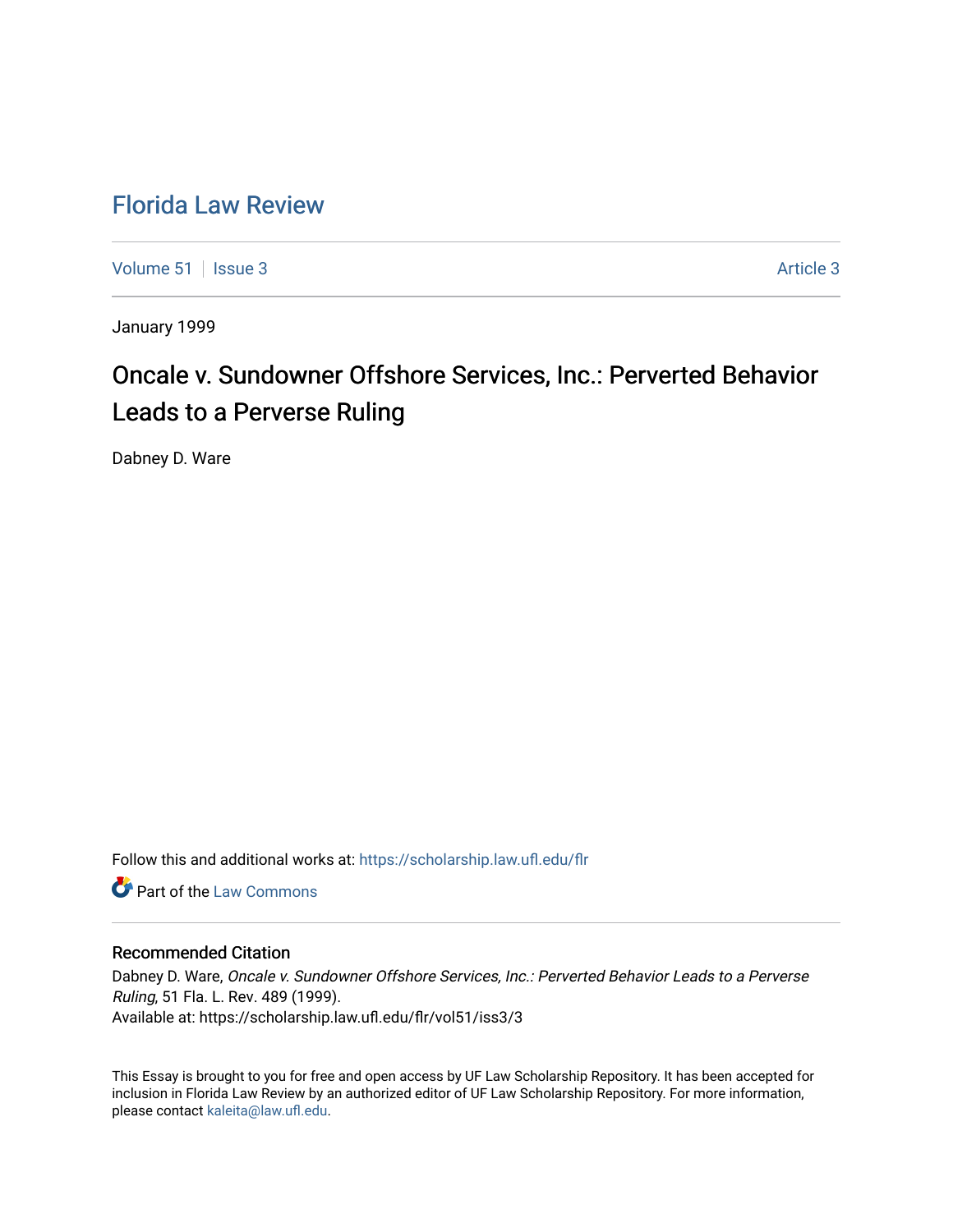### **ESSAYS**

### *ONCALE V. SUNDOWNER OFFSHORE SERVICES, INC.:* PERVERTED BEHAVIOR **LEADS** TO **A** PERVERSE **RULING**

#### *Dabney D. Ware\**

#### *Bradley R. Johnson\*\**

| I.  |                                                                                                                                    |
|-----|------------------------------------------------------------------------------------------------------------------------------------|
| Π.  |                                                                                                                                    |
| Ш.  | ONCALE: THE FACTUAL AND PROCEDURAL HISTORY  494<br>А.<br>The Respective Theories  496<br>В.<br>C.<br>The Analytical Framework  498 |
| IV. | THE SUPREME COURT DECISION  499<br>Justice Scalia's Overreaching Language  499<br>А.<br>В.<br>$\mathbf{C}$ .                       |
| V.  |                                                                                                                                    |
| VI. | MORE APPROPRIATE THEORIES OF RECOVERY 507                                                                                          |
|     |                                                                                                                                    |

### **I. INTRODUCTION**

**A** recent decision **by** the United States Supreme Court concerning same-gender harassment in the workplace has left employers scratching their heads and plaintiffs' lawyers licking their chops. *Oncale v.*

**<sup>\*</sup>** Ms. Ware is an associate in the Labor and Employment section of the Jacksonville office of Foley & Lardner. She is a 1996 graduate of the University of Florida College of Law and former Editor in Chief of the Florida Law Review.

<sup>\*\*</sup> Mr. Johnson is a partner in the Labor and Employment section of the Jacksonville office of Foley & Lardner. He is a 1987 graduate of the University of Florida College of Law where he served as an editor of the Florida Law Review.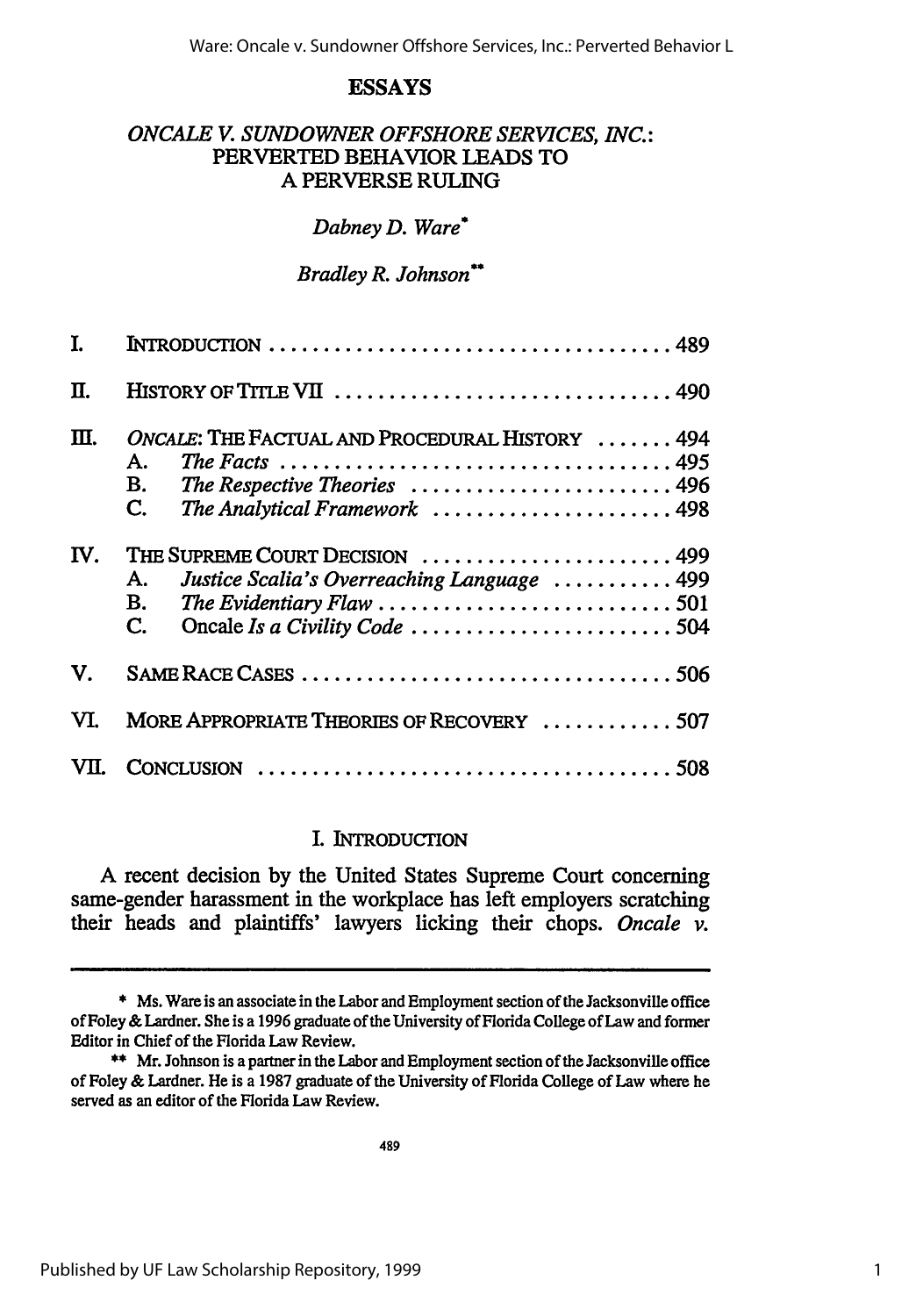*Sundowner Offshore Services, Inc.<sup>1</sup>* also represents the Court's nearcomplete break with the language and original intent of Title VII of the Civil Rights Act of 1964.<sup>2</sup> Despite Justice Scalia's plea that the case does not establish a "general civility code,"3 the opinion is nothing less than notice to employers that if employees behave badly enough, the federal judiciary will take on the role of manners police.

*Oncale* is a virtual invitation to anyone who has been offended at the office or job site **by** the bad behavior of a member of the same gender to file a complaint in federal court despite alternative and more appropriate legal remedies. Though an employee must still clear several legal hurdles to get to a jury, *Oncale* lowers those hurdles to levels never imagined **by** Title VII's framers and proponents. The old saw is that bad facts make bad law. **A** review of *Oncale's* bad facts, in light of Title VII's legislative and interpretive decisional underpinnings, demonstrates *Oncale* is a perversion of that portion of the Civil Rights Act.

### **I1.** HISTORY OF TITLE VII

Congress added the prohibition of discrimination based on gender to the civil rights legislation at the last moment.' Given its current impact, one might expect that the addition was meant to strengthen the rights of women. In fact, almost the opposite is true. The treatment of gender discrimination was seen as so divisive that the language was added for the purpose of preventing its passage.<sup>5</sup> That effort failed, and the bill that passed included language prohibiting discrimination based on gender.<sup>6</sup>

Other than the plain language of the statute, little is known of the intent of the drafters.7 Unlike other portions of the statute, there is no legislative

*5. See* Brief for Petitioner at 11 n.8, *Oncale* (No. 96-568).

**<sup>1.</sup>** 118 **S. Ct. 998 (1998).**

<sup>2. 42</sup> **U.S.C.** *§* 2000a-e (1994).

*<sup>3.</sup> Oncale,* 118 **S. Ct.** at 1002.

*<sup>4.</sup> See* Meritor Say. Bank v. Vinson, 477 U.S. 57,63 (1986) (citing 110 CONG. REC. 2577- 2584 (1964)).

*<sup>6.</sup> See Meritor,* 477 U.S. at 64.

*<sup>7.</sup> See id.* While politically incorrect today, there is little doubt Title VU was enacted to protect women and minorities from subjugation to men. *See* Carolyn Grose, *Same-Sex Sexual* Harassment: Subverting the Heterosexist Paradigm of Title VII, 7 YALE J.L. & FEMINISM 375, 379-80 (1995). Laws passed **by** Congress around the same time as Title VII areinstructive. For example, the Equal Pay Act of 1963, 29 U.S.C. § 206 (1994), the Pregnancy Discrimination Act of 1978,42 **U.S.C.** § 2000 (1994), and the Civil Rights Act of 1991, 42 U.S.C. § 1981a (1994), cover women and religious minorities. The Glass Ceiling Commission of 1991 was created to analyze opportunities of women and minorities' executive positions. *See* Glass Ceiling Act of 1991, Pub. L. 102-166, § 202(b), 203(a) 105 Stat. 1081. The language in *Meritoris* a natural outgrowth of the stated purpose of Title VII in that male-on-female sexual harassment comports with the legislators' intent to protect women in the workplace. The same is not true of male-on-male situations.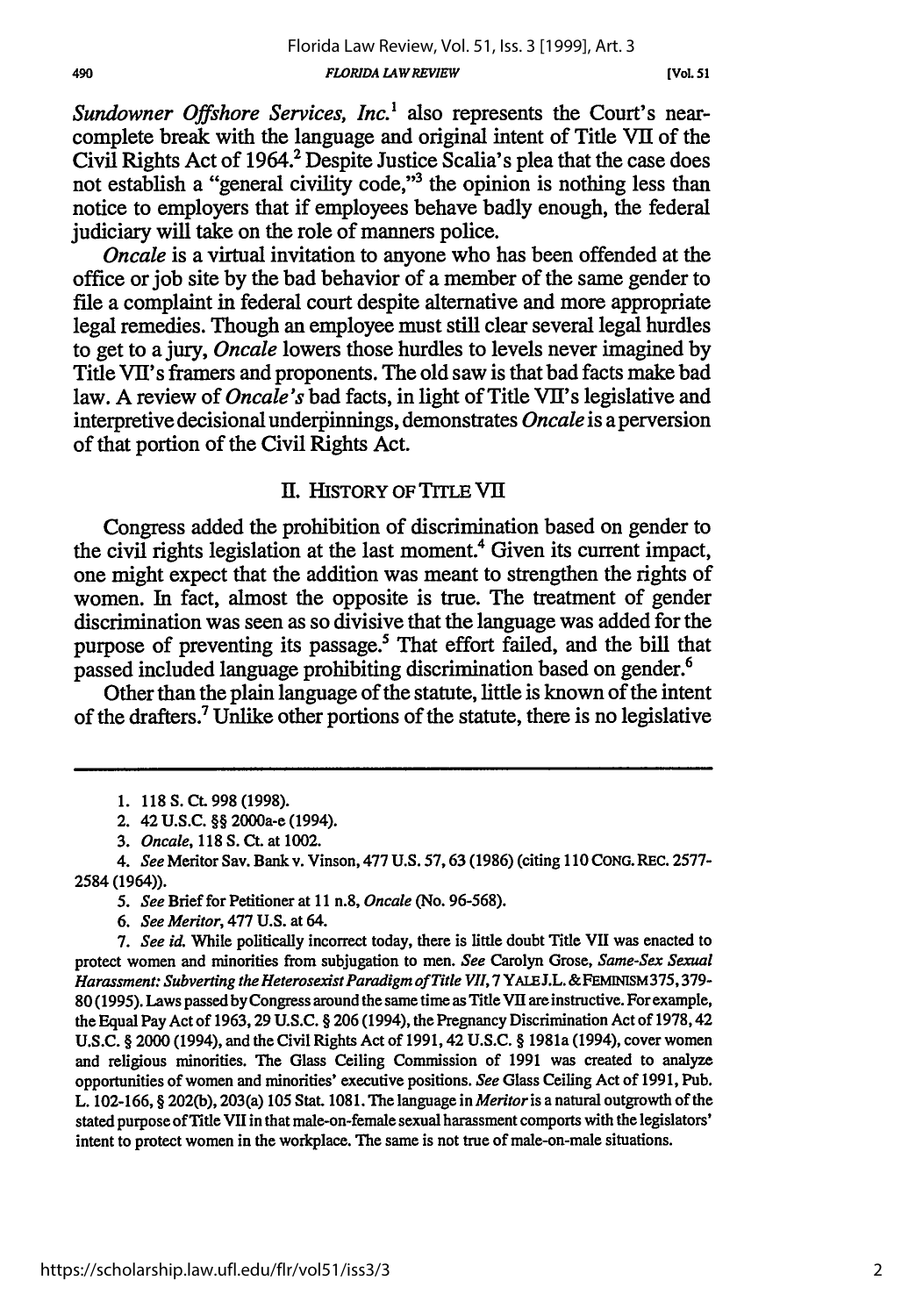#### 19991

#### ONCAIE **V. SUNDOWNER."** *PERVERSE RULING*

491

history to provide any interpretative guidance in the area of sexual or gender-based discrimination.<sup>8</sup> As a result, the EEOC had a virtually free hand in crafting guidelines as to what constitutes discrimination based on  $sec<sup>9</sup>$ 

The plain language of Title VII states:

It shall be an unlawful employment practice for an employer **...** to fail or refuse to hire or to discharge any individual, or otherwise to discriminate against any individual with respect to his compensation, terms, conditions, or privileges of employment, because of such individual's race, color, religion, sex, or national origin.'<sup>0</sup>

The statute does not define the term "discriminate."<sup>11</sup>

A reading of the statute does not make it clear that discrimination based on sex may take the form of *harassment*.<sup>12</sup> The prohibition of sexual harassment stems from judicial interpretation of Title VII and has its roots in the EEOC guidelines concerning gender discrimination. 13 The now familiar definition in 29 C.F.R. § 1604.11 states:

Harassment on the basis of sex is a violation of section 703 of title VII. Unwelcome sexual advances, requests for sexual favors, and other verbal or physical conduct of a sexual nature constitute sexual harassment when (1) submission to such conduct is made either explicitly or implicitly a term or condition of an individual's employment, (2) submission to or rejection of such conduct by an individual is used as the basis for employment decisions affecting such individual, or (3) such conduct has the purpose or effect of unreasonably interfering with an individual's work performance or creating intimidating, hostile, or offensive working environment.<sup>14</sup>

**10.** 42 **U.S.C.** § 2000e-2(a) (1994).

11. *See id.*

12. *See* Grose, *supra* note 7, at 377. It is a large leap in logic to conclude that Title VII's enactors envisioned the statute as protecting against same-gender *harassment,* particularly when the statute as enacted did not mention harassment. *See §* 2000e-2.

13. *See* 29 C.F.R. § 1604.11 (1997).

14. § 1604.1 l(a) (footnote omitted). A footnote indicates that these principles also apply to race, color, religion, or national origin. *See §* 1604.11 n.1. **29** C.F.R. § 1606.8(b) states that:

**<sup>8.</sup>** *See Meritor,* 477 U.S. at 64.

**<sup>9.</sup>** Prior to the instant case, the United States Supreme Court had decided only three sexual harassment cases. *See* Harris v. Forklift Sys. Inc., **510** U.S. 17 (1993) (finding employment setting "permeated with 'discriminatory intimidation, ridicule and insult'" violates Title VII even if the victim has suffered no psychological damage) (quoting *Meritor,* 477 U.S. at 65); Franklin v. Gwinnett County Public Schools, **503** U.S. 60 (1992) (extending *Meritor* to public schools); *Meritor,* 477 **U.S.** 57 (finding on-the-job sexual harassment as a form of sex discrimination).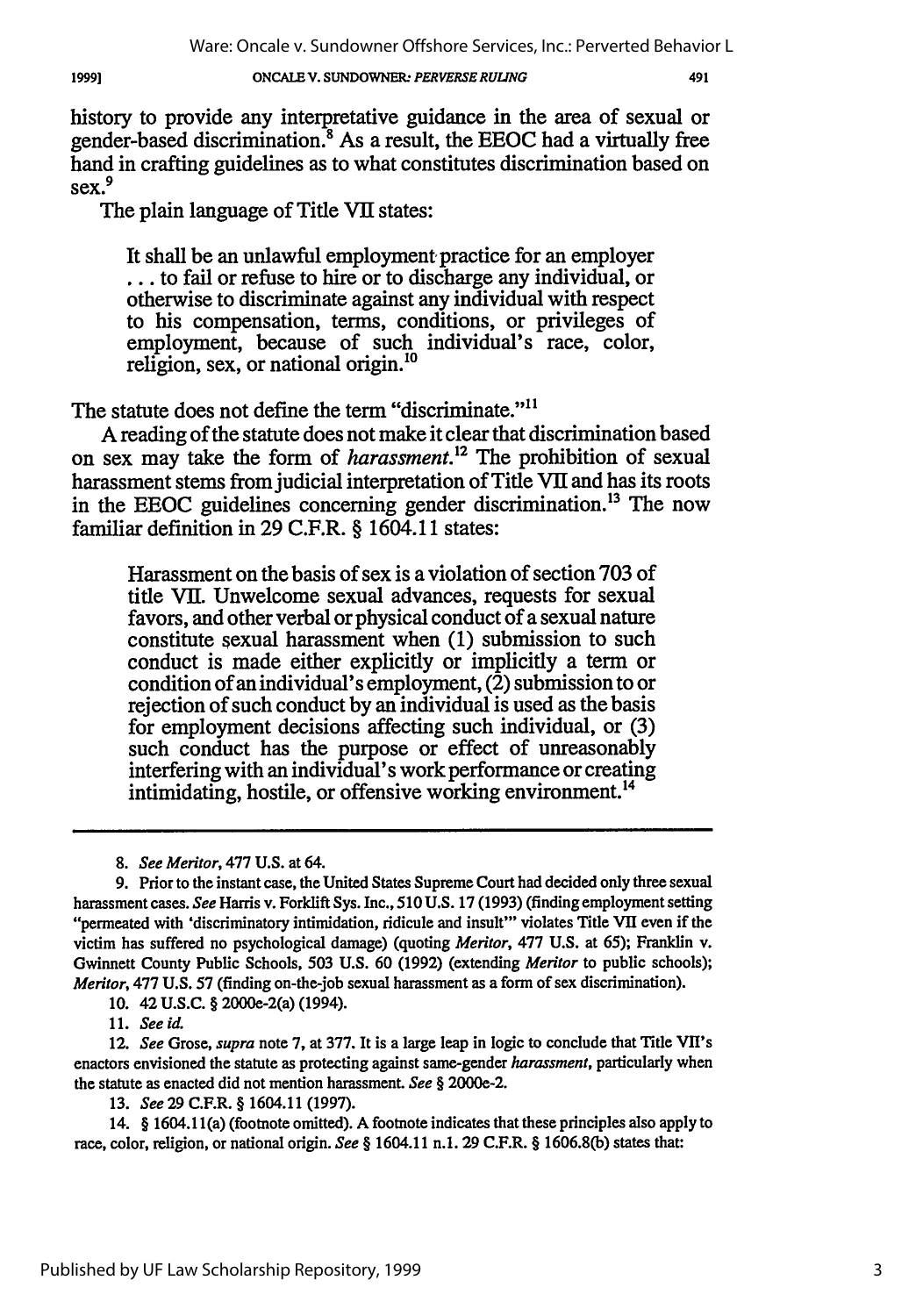#### *FLORIDA LAWREVIEW*

**[Vol 51**

This regulation describes three scenarios under which sexual harassment would be actionable based on Title VII. The first two possibilities are related. Title VII prohibits sexual harassment when submission is a condition of employment or when the submission to or rejection of such behavior is a factor in an employment decision.<sup>15</sup> The very nature of the descriptions used—submission to or rejection of sexual advances or requests for sexual favors-clearly assumes an interaction based on sexual attraction or desire.<sup>16</sup> Harassment falling into these two categories is commonly referred to as "*quid pro quo.*"<sup>17</sup>

It is critical to note that these EEOC definitions do not rely on the plain language of Title VII, which itself refers only to discrimination. Black's Law Dictionary defines discrimination (referencing constitutional law) as "the effect of a statute or established practice which confers particular privileges on a class."<sup>18</sup> Discrimination, in its most universal meaning, means to distinguish or to differentiate. Recently, discrimination has become short-hand for illegal discrimination. We all, however, discriminate constantly and from an early age. We choose between things we like and dislike; we discriminate by choosing a favorite movie, rock star, or food. Discrimination is not necessarily a bad thing. It was not so long ago that describing a person as discriminating meant he had good judgment or superior taste. In the case of employment, the law only prohibits certain types of discrimination. Distinguishing between individuals based on sex, race, color, age, national origin, or religion is

Ethnic slurs and other verbal or physical conduct relating to an individual's national origin constitute harassment when this conduct:

- **(1)** Has the purpose or effect of creating an intimidating, hostile or offensive working environment;
- (2) Has the purpose or effect of unreasonably interfering with an individual's work performance; or
- (3) Otherwise adversely affects an individual's employment opportunities.

#### § 1606.8(b).

*15. See §* 1604.11(a).

16. When a man touches a women in a sexually-suggestive way, it can be presumed he is doing it "because of her gender." *See* Oncale v. Sundowner Offshore Servs., Inc., **118 S.** Ct. 998, 1002 (1998). This presumption is not necessarily valid in same-gender actions, particularly when there are no members of the opposite gender against which the allegedly offensive behavior can be measured. *See* Grose, *supra* note 7, at 382. Without this frame of reference, and with an acknowledgment of more traditional notions of heterosexuality, a plaintiffeannot prove the conduct is "because of gender." *See id.* at 393.

- **17.** *See Meritor,* 477 **U.S.** at 65.
- **18.** BLACK'S **LAW DICTIONARY** 467 (6th ed. **1990).**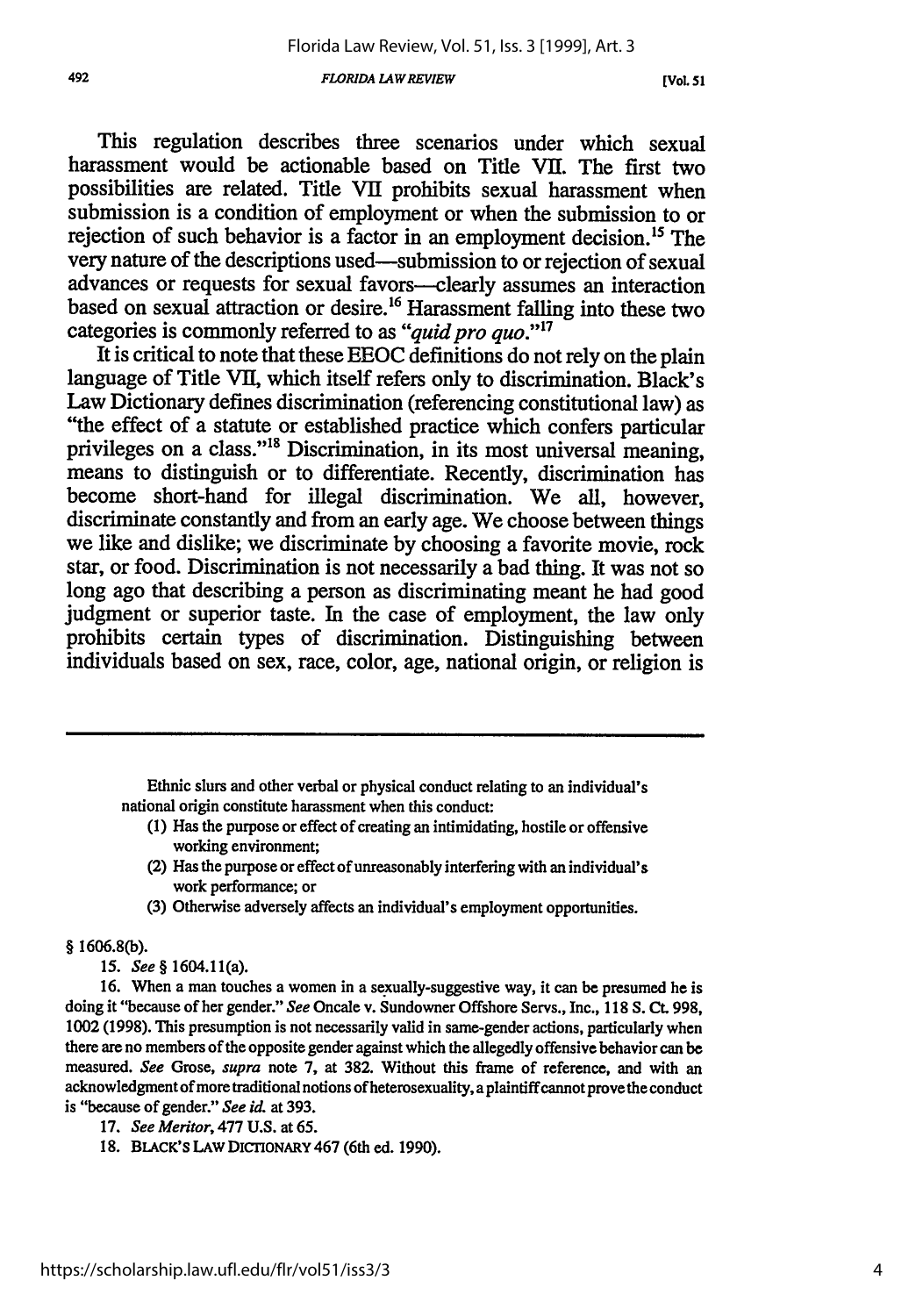#### **ONCAIE V. SUNDOWNER.-** *PERVERSERULING* 19991

prohibited.19 Distinguishing between individuals based on other characteristics, for example, attendance records, seniority, or performance, is permitted.

The third possibility described in the EEOC regulation refers to what is commonly known as "hostile work environment."<sup>20</sup> The Supreme Court first recognized hostile work environment as a violation of Title VII in *Meritor Savings Bank v. Vinson.21 In Meritor,* Vinson claimed that during her employment, her supervisor requested sexual favors, fondled her, and even raped her.<sup>22</sup> Her supervisor categorically denied these allegations.<sup>23</sup> The district court did not determine whether there was a sexual relationship, but denied relief finding that if a sexual relationship did exist, it was voluntary.<sup>24</sup> The Court of Appeals for the District of Columbia reversed and remanded.<sup>25</sup>

As the language quoted below indicates, the *Meritor* Court presumed discrimination was present. The *Meritor* Court quoted with approval language from the Eleventh Circuit Court of Appeals:

Sexual harassment which creates a hostile or offensive [work] environment for members of one sex is every bit the arbitrary barrier to sexual equality at the workplace that racial harassment is to racial equality. Surely, a requirement that a man or woman run a gauntlet of sexual abuse in return for the privilege of being allowed to work and make a living can be as demeaning and disconcerting as the harshest of racial epithets.

Critically, the Court's language in *Meritor* refers to discrimination even though the word "discrimination" (or its derivatives) is not found in the EEOC guidelines.<sup>27</sup>

In deciding *Meritor,* the Supreme Court reviewed the history and

**25.** *See id.* at 63.

<sup>19.</sup> *See* 42 U.S.C. § 2000(e)-2(a)(1) (1994). State or local laws may protect additional characteristics.

<sup>20.</sup> *See Meritor,* **477 U.S.** at **65-66.**

<sup>21.</sup> **477 U.S. 57 (1986).**

<sup>22.</sup> *See id.* at **60.**

**<sup>23.</sup>** *See id.* at **61.**

*<sup>24.</sup> See id. Meritor* is also the first Supreme Court case to recognize the distinction between voluntary and welcome behavior. *See id.* at 68 (stating that although the relationship was voluntary, the advances could have been unwelcome).

**<sup>26.</sup>** *Id.* at 67 (quoting Henson v. Dundee, **682** F.2d 897,902 (lth Cir. 1982)).

**<sup>27.</sup>** Even *Meitor* requires proof that the harassment is "because of gender" for it to be actionable. *See id.* Without that requirement, Title VII would be transformed into a tort statute aimed at eradicating unwelcome sexuality or sexually based comments in the work place.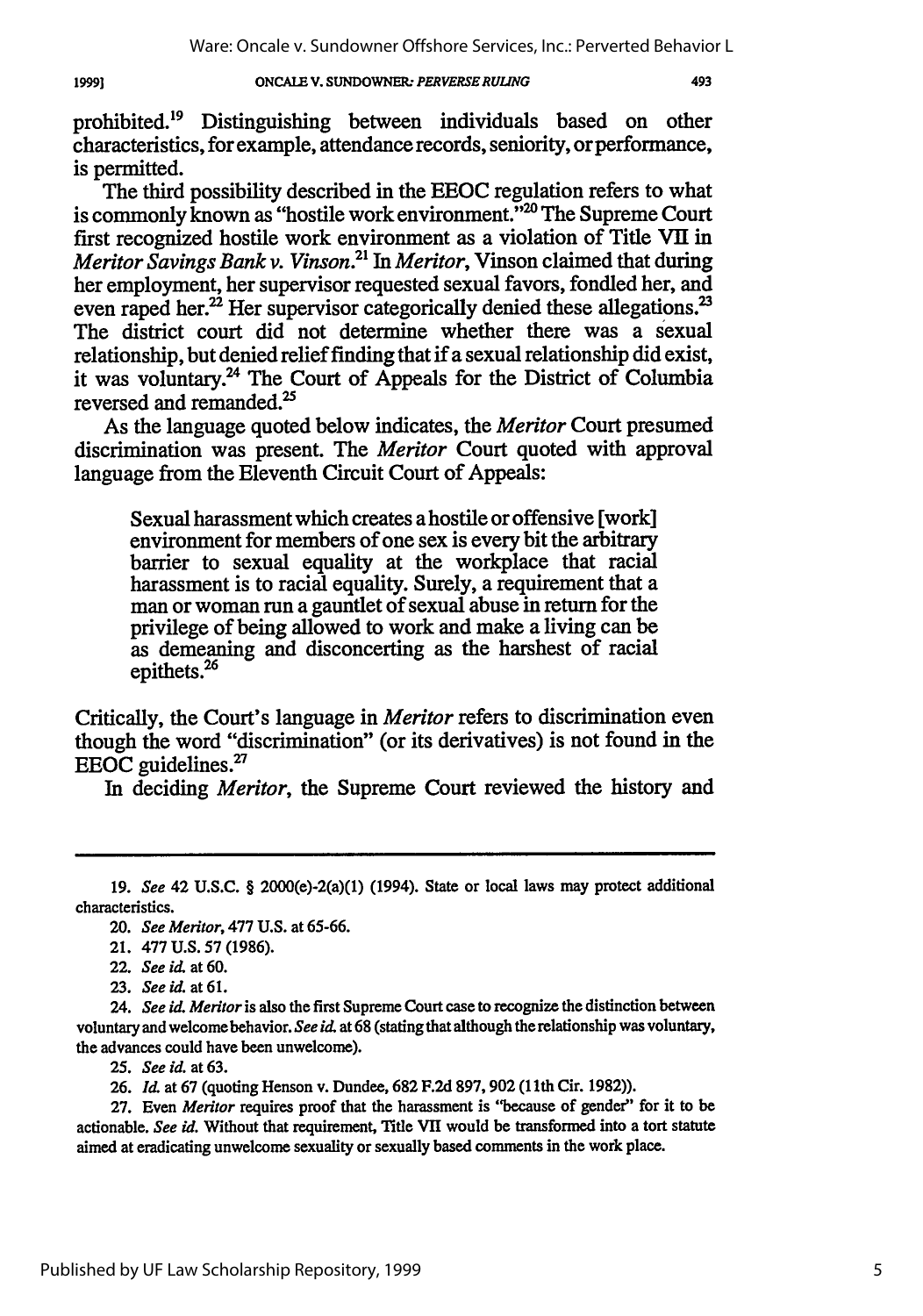#### **494** *FLORIDA LAW REVLEW* **[VOL 51**

development of hostile work environment claims.<sup>28</sup> The Court characterized the EEOC precedent as concluding that "Title VII affords employees the right to work in an environment free from discriminatory intimidation, ridicule, and insult."<sup>29</sup> After discussing lower court decisions which relied on the EEOC principles, the Court concluded, "Nothing in Title VII suggests that a hostile work environment based on discriminatory *sexual* harassment should not be likewise prohibited."<sup>30</sup>

Following *Meritor,* the Court recognized a hostile work environment claim in *Harris v. Forklift Systems, Inc.31* In that case, Teresa Harris was a manager for Forklift Systems and complained about discriminatory treatment from the company's President, Charles Hardy.<sup>32</sup> This treatment included derogatory remarks about women<sup>33</sup> and behavior directed at Harris and other female employees.<sup>34</sup> Specifically, the magistrate judge found that "Hardy often insulted [Harris] because of her gender" but then concluded the conduct did not rise "to the level of interfering with [Harris's] work performance."<sup>35</sup>

In concluding that Harris's claim was actionable, the Supreme Court relied on *Meritor* and again used language which included discrimination.36 "A discriminatorily abusive work environment.., can and often will detract from employees' job performance, discourage employees from remaining on the job, or keep them from advancing in their careers."<sup>37</sup> In a concurring opinion, Justice Ginsburg stated, "The critical issue, Title VII's text indicates, is whether members of one sex are exposed to disadvantageous terms or conditions of employment to which members of the other sex are not exposed."<sup>38</sup>

### *1II.* ONcALE: THE **FACTUAL AND PROCEDURAL HISTORY**

It is precisely this reliance on the presence of *discrimination* that is lacking from the Court's opinion in *Oncale.39* At oral argument both sides

- 36. *See id* at **21-23.**
- 37. Id. at 22.
- 38. *Id.* at **25** (Ginsburg, **J.,** concurring).
- 39. *See Oncale,* 118 **S. Ct.** at 998.

<sup>28.</sup> *See* id. at 65-67.

<sup>29.</sup> *Id.* at 65 (citations omitted).

<sup>30.</sup> Id. at **66.**

<sup>31. 510</sup> U.S. 17 (1993).

**<sup>32.</sup>** *See id.* at 19.

<sup>33.</sup> These included "You're a woman, what do you know?" and "We need a man as the rental manager." *Id.*

<sup>34.</sup> *See* iL

<sup>35.</sup> *Il* at 19-20.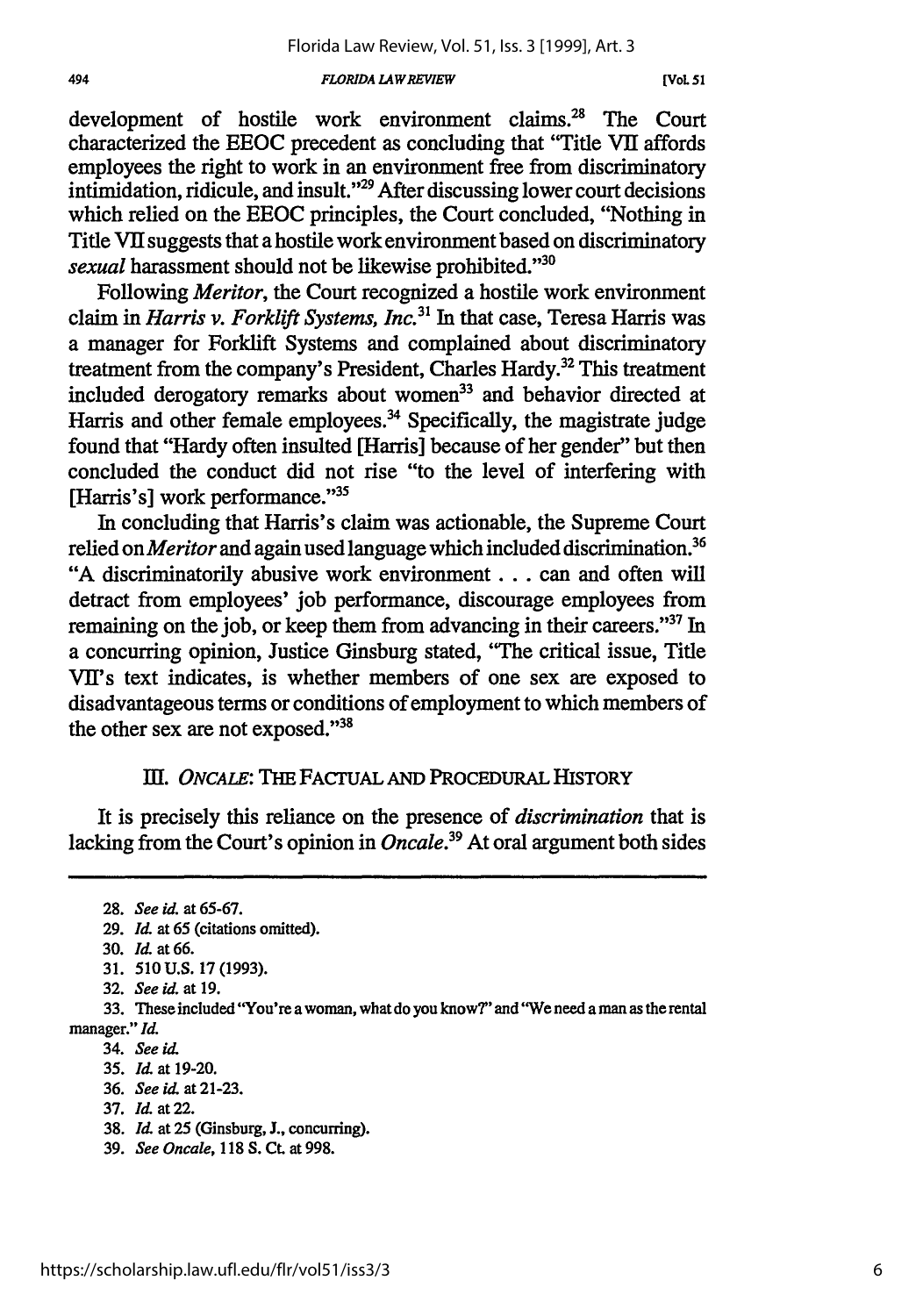19991

#### **ONCALE V. SUNDOWNER.** *PERVERSE RULING*

were repeatedly asked how the facts in this case showed discrimination.<sup>40</sup> Despite this questioning, Justice Scalia tried to evade the issue by saying that sexual harassment discrimination is not dependent on the presence of sexual attraction.<sup>41</sup> While this statement is correct, it is woefully inadequate to address how the facts in *Oncale* meet the plain language requirements of Title VII.

### *A. The Facts*

Joseph Oncale was working as a roustabout for Sundowner on an oil platform off the coast of Louisiana in October of 1991.42 He was one of eight men in that location.<sup>43</sup> There were no women on the platform.<sup>44</sup> It was Oncale's bad luck to be in a crew which included John Lyons (a crane operator), Danny Pippen (a driller) and Brandon Johnson (a crew member).<sup>45</sup> Lyons and Pippen were supervisors.<sup>46</sup> Under any standards of decent society, these supervisors behaved abysmally by subjecting the plaintiff to degrading and humiliating threats and behavior of a sexual nature.<sup>47</sup> As the case was decided on the Defendant's Motion for Summary Judgment at the trial level, Oncale's allegations must be accepted as **<sup>48</sup>** genuine.

Specifically, Oncale alleged that on October 25, 1991, Pippen grabbed and held him as Lyons removed his (Lyons') penis from his pants and placed it on the back of Oncale's head.49 Though Oncale struggled against the attack, Lyons indicated he was going to "fuck [Oncale] in the behind."<sup>50</sup> The entire crew witnessed the incident.<sup>51</sup> And that was just the beginning.

The next morning, as the crew was being lifted from a boat onto the work platform, Johnson restrained Oncale as Lyons again exposed himself, placed his penis on Oncale's arm and assured the Plaintiff he had more

- *50.* ld.
- *51. See id.*

<sup>40.</sup> *See* Transcript of Oral Arguments at 9, 12, 18, *Oncale* (No. 96-568).

<sup>41.</sup> *See Oncale,* 118 **S.** Ct. at 1002.

<sup>42.</sup> *See id. at* **1000.**

<sup>43.</sup> *See* id. at 1000-01.

<sup>44.</sup> *See* **id.**

*<sup>45.</sup> See id.* at **1001.**

<sup>46.</sup> *See id*

<sup>47.</sup> *See id.*

<sup>48.</sup> *See id.*

<sup>49.</sup> *See* Brief for Petitioner at 4 n.2, *Oncale* (No. 96-568).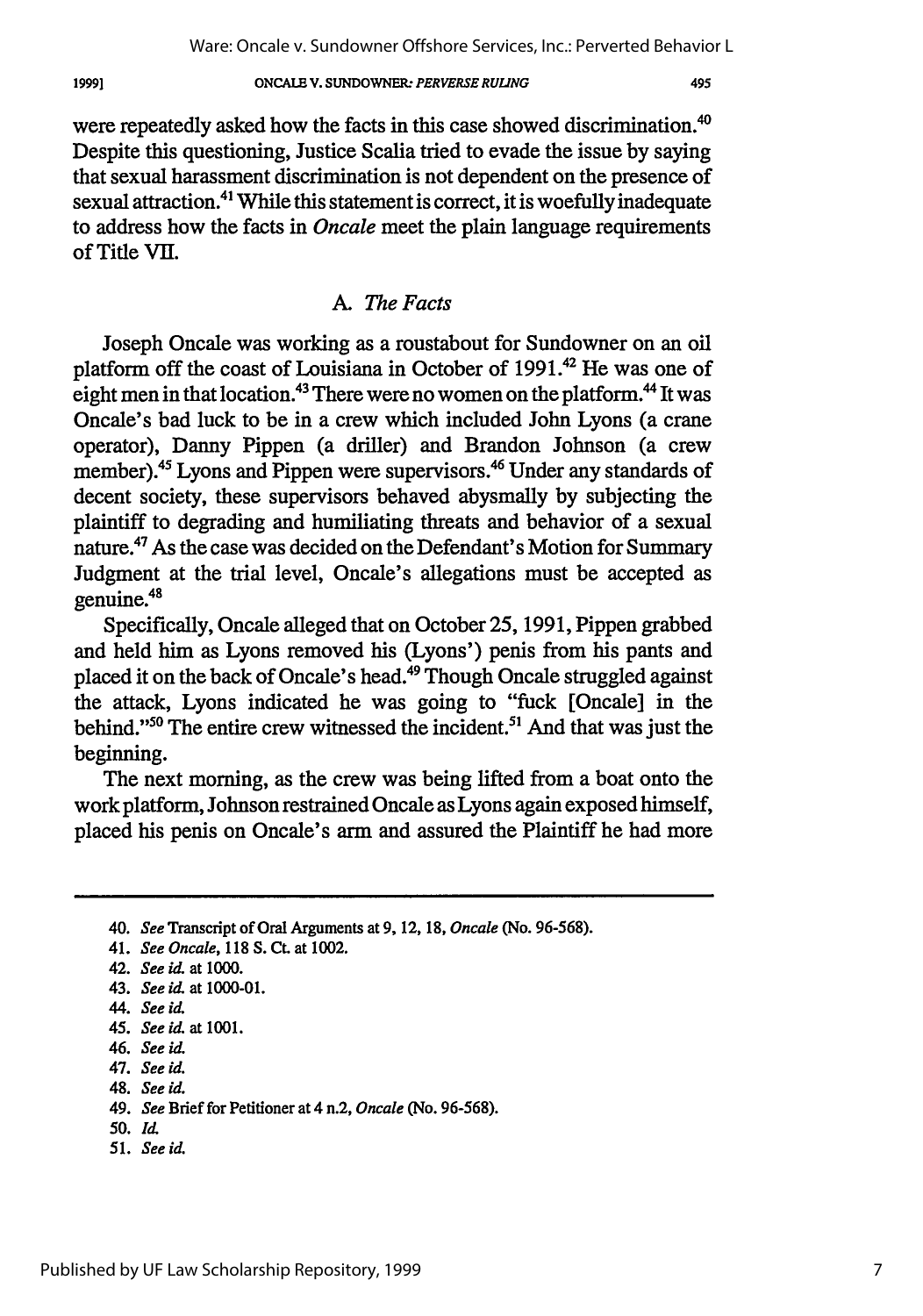#### *FLORIDA LA WREVIEW*

intimate acts in mind. $52$  Later that day, as Oncale was showering, Lyons and Pippen got in the shower stall with him, and Pippen again restrained Oncale as Lyons placed a bar of soap between "the cheeks of his (Oncale's) behind" and informed Oncale yet again that the two were going to "fuck (Oncale) in the behind."<sup>53</sup> It was uncontroverted that Pippen and Lyons had the authority to direct and control Oncale's employment.<sup>54</sup>

In response, Oncale reported the horrendous conduct to, among others, Sundowner's Safety Compliance Clerk.<sup>55</sup> Incredibly, the Compliance Clerk indicated Pippen and Lyons "'picked [on] him' [also] and called him a name suggesting homosexuality."<sup>56</sup> No remedial action was taken, and Oncale eventually resigned his position in November of 1991, indicating he was forced to quit out of fear he would be "raped or forced to have sex."<sup>57</sup> Oncale's termination paperwork indicated he voluntarily left "due to sexual harassment and verbal abuse."<sup>58</sup>

Oncale brought suit in the Federal District Court in the Eastern District of Louisiana on May 4, 1994, against Sundowner, Lyons, and Pippen, alleging violation of Title VII of the Civil Rights Act of 1964.<sup>59</sup> He claimed he was discriminated against in his employment because of his gender.<sup>60</sup> The Defendant filed a motion for summary judgment based on the Fifth Circuit's prior prohibition of same-sex harassment claims in *Garcia v. Elf Atochem North America.61* The district court granted defendant's motion.62 On appeal, the Fifth Circuit affirmed and the United States Supreme Court granted certiorari.<sup>63</sup>

### *B. The Respective Theories*

Throughout the appellate process, Oncale argued *Garcia* was simply wrong and that the language and interpretation of Title VII did not exclude

52. *See id.*

**53.** *Id.*

54. *See Oncale,* **118 S. Ct.** at **1000-01.**

- **56.** *Id.*
- **57.** *Id.*

- 59. *See Oncale,* 118 **S. CL** at 1001.
- **60.** *See id.*

61. **28** F.3d 446 (5th Cir. 1994); *see* Brief for Petitioner at 2, *Oncale* (No. 96-568) (discussing the *Garcia* decision, which failed to recognize a claim under Title VII for same-sex sexual harassment).

**62.** *See Oncale,* 118 **S.** Ct. at 1001.

63. *See id.*

*<sup>55.</sup> See id.* at **1001.**

<sup>58.</sup> Brief for Petitioner at 6, *Oncale* (No. 96-568).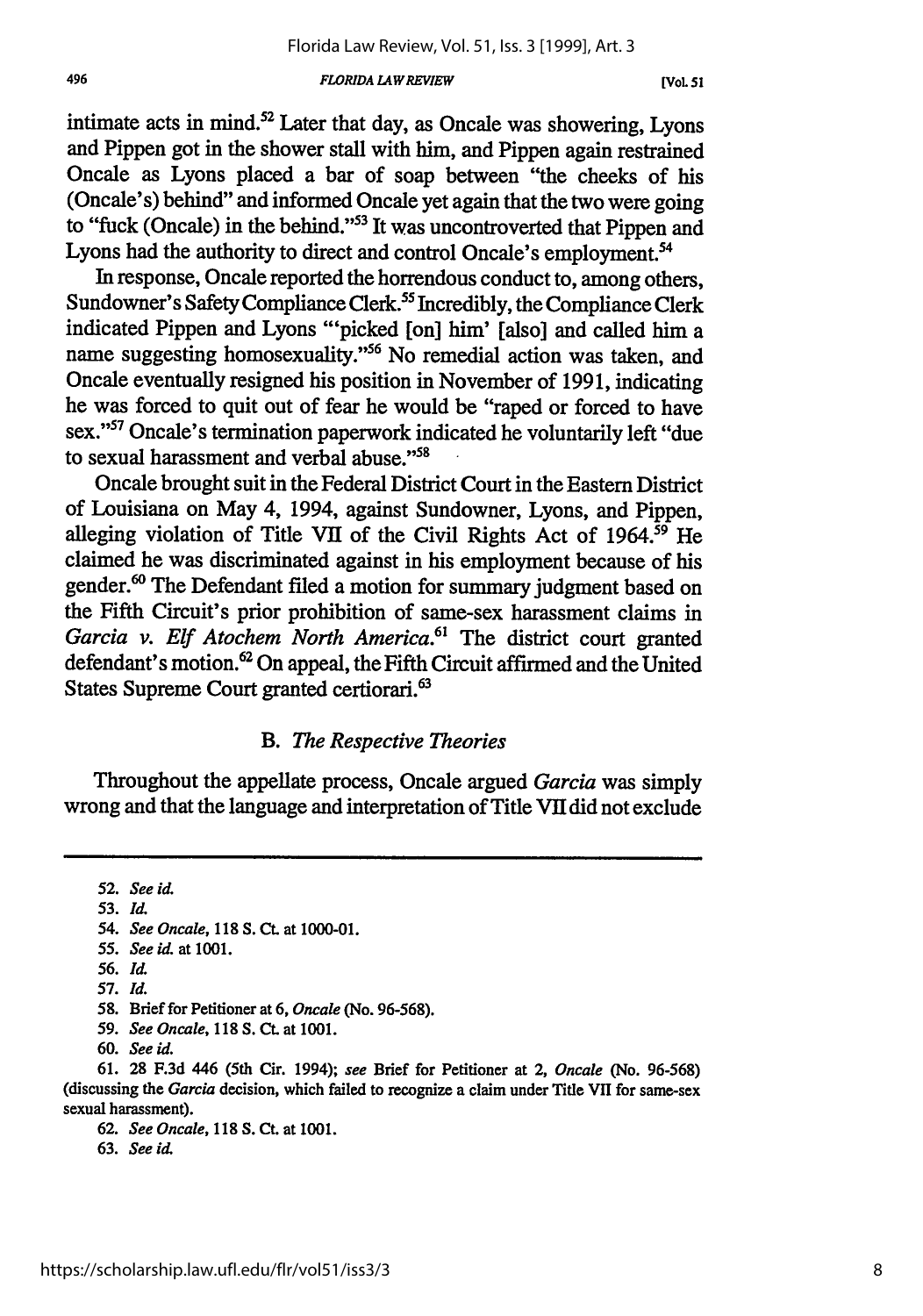#### **ONCAIE V. SUNDOWNER** *PERVERSE RULING*

same-gender harassment claims.<sup>64</sup> Oncale relied on precedent from other circuits allowing such claims. $<sup>65</sup>$  He also cited decisions in which the</sup> Supreme Court rejected a conclusive presumption that employers would not discriminate against other members of the same group.<sup>66</sup> Additionally, Oncale argued that the applicable portion of Title VII placed no prohibitions on same-gender claims.<sup>67</sup>

Because Congress used the term "sex" instead of "member of the opposite sex," and "race" as opposed to a separate race, Oncale argued *Garcia* was unsupportable and that the prohibition against same-sex Title VII claims should be lifted in the Fifth Circuit.<sup>68</sup> In view of the relatively scant legislative history, Oncale further argued the Fifth Circuit's affirmance was neither compelled nor supported by the plain language, legislative history, or jurisprudential interpretation of Title VII.<sup>69</sup> Citing *Meritor*, Oncale argued the gravamen of sexual harassment claims was that the conduct was "unwelcome."<sup>70</sup> He cited the EEOC guidelines defining "sexual harassment" as additional support.<sup>71</sup> Since submission to the ongoing barbarous acts of Lyons, Pippen, and Johnson became a condition of his continued employment, Oncale argued those actions altered the conditions of his job so as to create a "sexually intimidating and offensive work environment" in violation of Title VII.<sup>72</sup> Because Oncale was a married, heterosexual father of two, his lawyers argued Oncale's harassers' actions were particularly reprehensible.<sup>73</sup> More specifically, they were harassing *because* Oncale was a man, thus satisfying the gender causation component of Title VII.<sup>74</sup> Oncale's lawyers also emphasized the evolution of the standard for measuring offensiveness, eventually arriving at the gender-neutral test of the "reasonable person" which would obviously include males.75

Not surprisingly, Sundowner took a diametrically opposed approach throughout the appeal. Put simply, Sundowner contended there was never

- 64. *See* Brief for Petitioner passim, Oncale (No. 96-568).
- 65. *See* id. at 10 n.7 (citing cases).
- 66. *See id at* 24 n.24.
- 67. *See* id. at 25-26.
- **68.** *Id.* at **10.**

1999]

- 69. *See id.* at 11-14.
- **70.** *See id.* at 27-30.
- 71. *See* id *at* **16.**
- 72. *Id* at 17.
- 73. *See id.* at 19.
- 74. *See* id.
- 75. *See id.* at 19-22.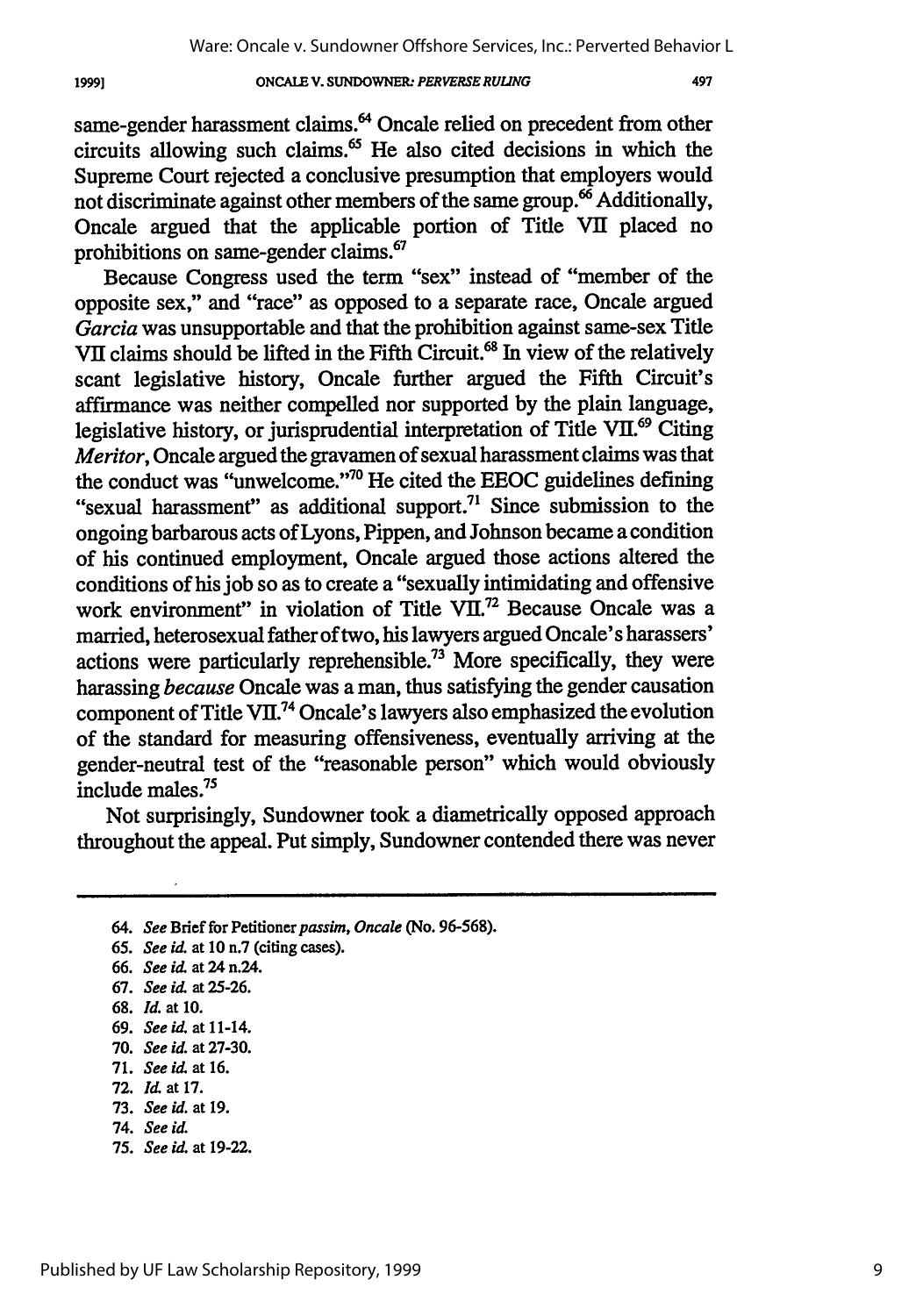#### *FLORIDA LAWREWEW*

an occasion on which it would be proper for a court to find a cause of action under Title VII in same-gender situations.76 Sundowner traced the evolution of that statute from its intended purpose to protect women and minorities, through an impermissible judicial expansion to include "harassment" as a form of "discrimination," and finally to a situation in which the requirement that gender be a motivating factor in finding liability is ignored and replaced by a standard where any offensive language could be used as a basis for a Title VII claim." Sundowner also distinguished other circuit decisions which, unlike the Fifth Circuit, have allowed same-gender suits.<sup>7</sup>

As an alternative to Title **VII** liability, Sundowner discussed samegender hazing and the need for Congress to address such situations with legislation aimed at bringing a same-sex workplace misconduct matter within the legislative ambit of Title VII.<sup>79</sup> From a practical/analytical standpoint, Sundowner also argued that the facts in *Oncale* would not allow a reasonable fact finder to conclude the bad behavior was motivated by gender since there were no women on the platform and other males also had been treated badly by Lyons, Pippen, and Johnson.<sup>80</sup> Essentially, because there was no sexual frame of reference (i.e., women subjected to different treatment), there was no way to conclude Oncale was targeted for his gender as opposed to some other reason. Sundowner concluded that allowing Oncale to proceed would eliminate the gender-causation requirement of the statute, thereby unmooring it from its plain language and transforming it into a general "workplace tort statute."<sup>81</sup>

### *C. The Analytical Framework*

At this point, it is particularly important to recall the procedural history of *Oncale.* The case came before the Supreme Court because the employer's motion for summary judgment had been granted.<sup>82</sup> Unlike a review based on a motion to dismiss, in order to withstand a motion for

<sup>76.</sup> *See* Brief for Respondent at 6, *Oncale* (No. 96-568). Sundowner's lawyers in *Oncale* simply argued that members of the same gender cannot sexually harass each other in such a manner as to constitute "discrimination" because of gender as intended by Title VII's enactors. *See id.* at 8-10.

<sup>77.</sup> *See id.* at 16-22.

<sup>78.</sup> *See id.* at 15.

<sup>79.</sup> *See id.* at 16-22.

<sup>80.</sup> *See* **id.** at 37-38.

**<sup>81.</sup>** *Id.* at 44.

<sup>82.</sup> *See Oncale,* 118 **S. Ct.** at 1000.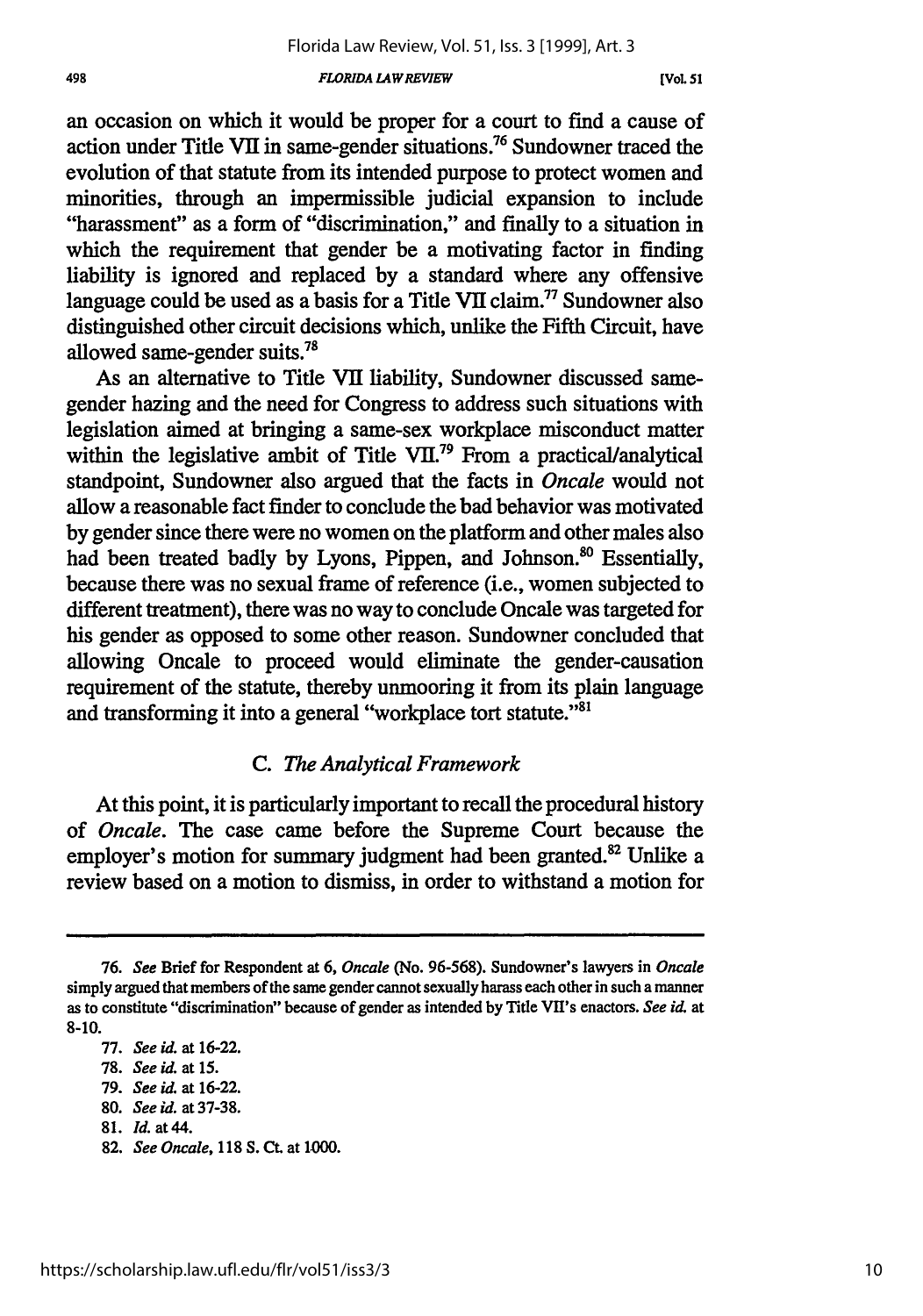#### ONCALE V. SUNDOWNER- *PERVERSE RULING*

499

summary judgment, the non-moving party must show that sufficient issues of material fact exist. $8<sup>3</sup>$  In contrast, a court granting a motion to dismiss must find that there are no facts which could be proven to support a finding of liability.<sup>84</sup> The distinction here is critical. It is the difference between deciding whether there can ever be a claim for same-sex harassment (the question posed by a motion to dismiss) or whether the facts in this case support a claim for same-sex harassment (the question posed by a motion for summary judgment).

### IV. THE SUPREME COURT DECISION

### *A. Justice Scalia's Overreaching Language*

Justice Scalia, writing for a unanimous Court,<sup>85</sup> tried to have it both ways. That is, while the Court attempted to avoid implying that simple bad manners around the office could give rise to federal liability, it also missed the opportunity to realign the current law with the original intent of Title VII.

Although the *Oncale* case will be widely cited for the proposition that Title VII prohibits same-sex discrimination, its most important value comes from what it fails to do. To prove a violation of Title VII, a plaintiff must show discrimination based on gender.<sup>86</sup> The opinion fails to address how Oncale can possibly show discrimination in an all-male environment. To survive a motion for summary judgment there must be material facts in dispute.<sup>87</sup> Without females in the work environment, how could Oncale prove different treatment based on gender? Significantly, the briefs do not argue whether there is a factual dispute about discrimination.

Citing *Meritor, the Oncale* court noted that Title VII "evinc[ed] a congressional intent to strike at the entire spectrum of disparate treatment of men and women in employment."<sup>88</sup> The Court noted that when a

<sup>83.</sup> *See* Celotex Corp. v. Catrett, 477 U.S. 317 (1986).

<sup>84.</sup> *See* Conley v. Gibson, 355 U.S. 41 (1957). In arguing to the Supreme Court, Oncale characterized the procedural posture as follows: "The court below found that no facts were material. The court below did not review the facts and determine which facts of the alleged harassing situation were material. They didn't decide this case as a matter of fact. They decided this case as a matter of law." Transcript of Oral Arguments at 6, *Oncale* (No. 96-568).

*<sup>85.</sup> See Oncale,* 118 **S. Ct.** at 1000.

<sup>86.</sup> *See id.* at 1001-02.

<sup>87.</sup> *See Celotex,* 477 U.S. at 322-23.

<sup>88.</sup> *Oncale,* 118 S. Ct. at 1001 (quoting Meritor Say. Bank v. Vinson, 477 U.S. **57,** 64 (1986)).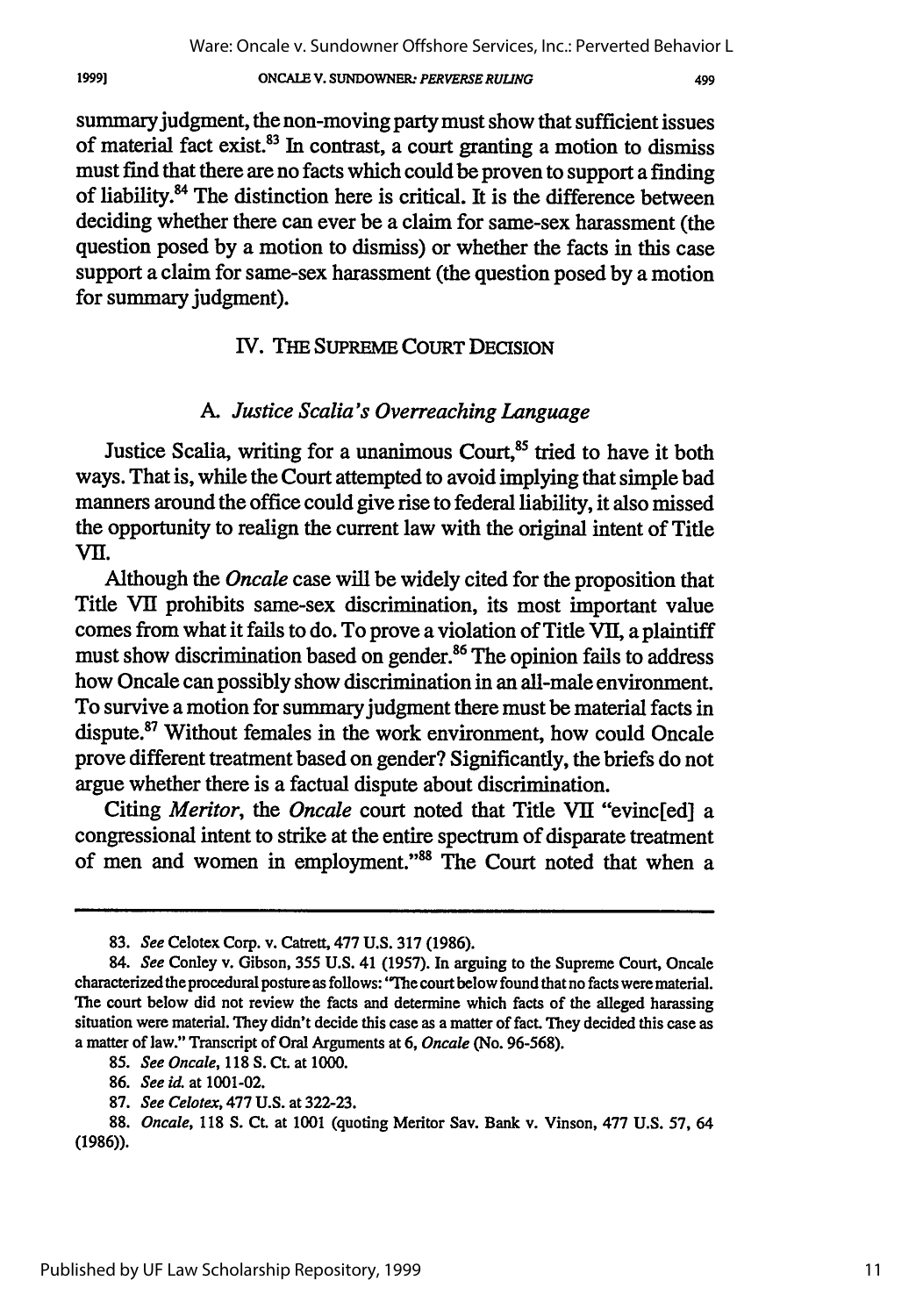**[Vol.** *51*

"workplace is permeated with discriminatory intimidation, ridicule, and insult that is sufficiently severe or pervasive to alter the conditions of the victim's employment and create an abusive working environment, Title VII is violated. $^{389}$  The Court also noted that the discrimination had to be "because of" gender.<sup>90</sup>

Noting that "hostile environment" claims are necessarily "bewildering," Justice Scalia referenced the hodgepodge of lower court opinions concerning same sex harassment.<sup>91</sup> The *Oncale* court specifically rejected the notion that same-gender actions must be motivated by sexual desire or orientation. $^{92}$  Because Title VII prohibits discrimination because of sex, the *Oncale* court found the proscribed harassment must extend to interactions between members of the same sex regardless of the gender and/or sexual orientation of the participants.<sup>93</sup> That noted, Justice Scalia then attempted to explain the holding in response to anticipated criticism from employers that *Oncale* would transform Title VII into a "general civility code" for the American workplace.<sup>94</sup> He pointed out in very general terms that Title VII does not prohibit all verbal or physical harassment in the workplace, only discrimination based on sex.<sup>95</sup> Justice Scalia noted that in opposite-gender cases, courts and juries have found the "inference of discrimination easy to draw" because the conduct typically involved explicit or implicit requests for sexual activity.<sup>96</sup> But not everything is harassment under the *Oncale* Court's reasoning.

In what is quickly becoming one of the more famous examples in Supreme Court history, Justice Scalia wrote that a professional football coach who "smacks [his player] on the buttocks as he heads onto the field" would not be deemed a sexual harasser due to the workplace environment; however, this would not be the case for a boss who does the same thing in an office environment. $\mathfrak{I}$  The reasoning is that the "constellation of surrounding circumstances" necessarily affects what is acceptable or unacceptable workplace behavior.<sup>98</sup> "Common sense" and a sensitivity to the "social context" will enable courts, according to Justice Scalia, to

- 97. *Id.* at 1003.
- **98. Id.**

<sup>89.</sup> *Id.* at 1001 (quoting Harris v. Forklift Sys. Inc., **510** U.S. 17, 21 (1993)).

**<sup>90.</sup>** *Id.*

<sup>91.</sup> *Id.* at 1002.

**<sup>92.</sup>** *See* id.

<sup>93.</sup> *See id.*

<sup>94.</sup> *Id.*

**<sup>95.</sup>** *See id.*

<sup>96.</sup> **Id.**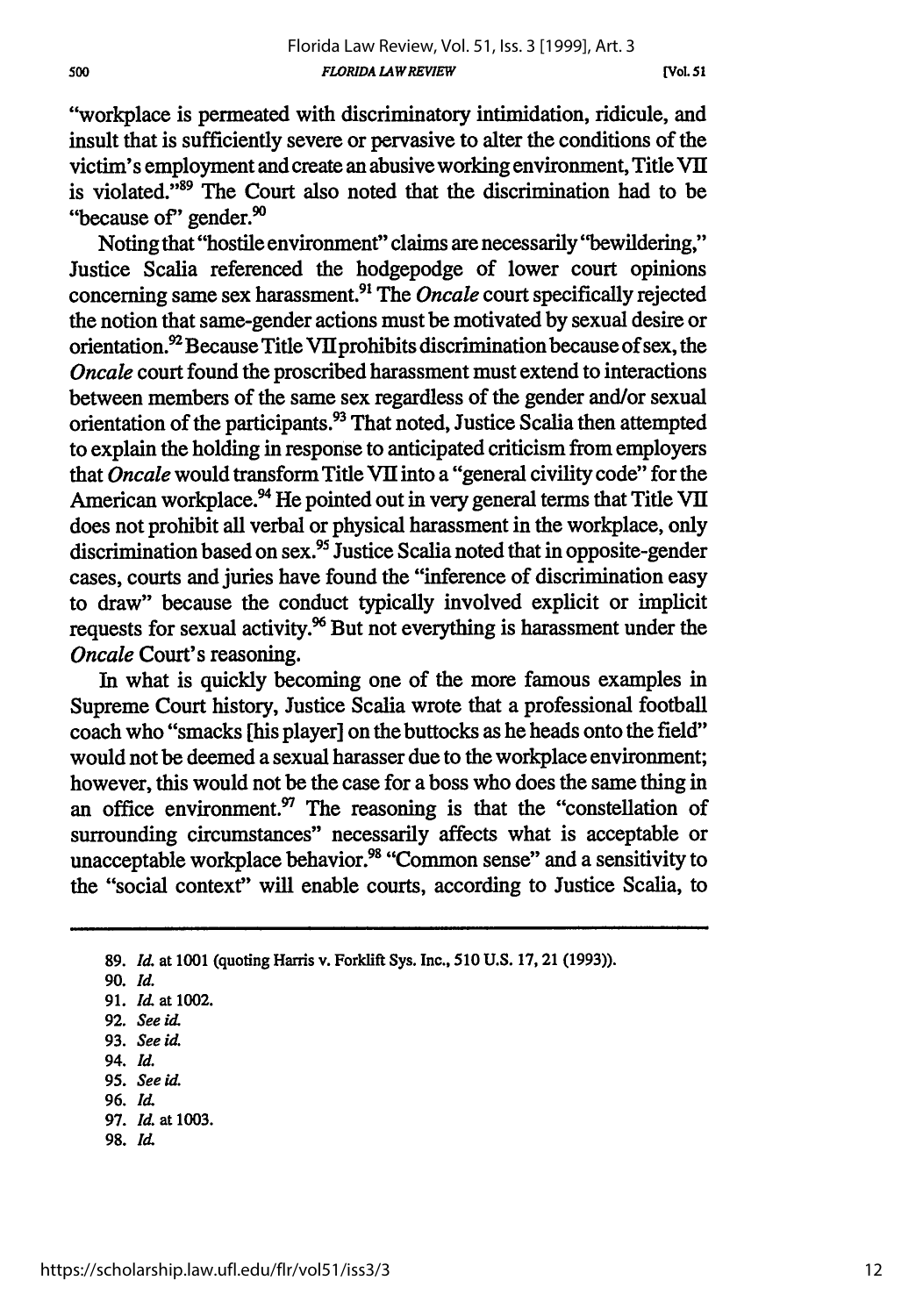distinguish between "simple teasing or roughhousing among members of the same sex, and conduct which a reasonable person in the plaintiff's position would find severely hostile or abusive."<sup>99</sup>

In further rebuttal to anticipated commentators who would say *Oncale* represents a general civility code, Justice Scalia reasoned that Title VII was not designed to eliminate "genuine but innocuous differences in the ways men and women routinely interact with members of the same sex and of the opposite sex." $100$  Since avoiding sexual harassment does not require either "asexuality nor androgyny," Justice Scalia wrote that Title VII prohibited only behavior that was so *"objectively offensive"* as to alter the conditions of the victim's employment. $^{101}$ 

In what is offered as an aside to the opinion, Justice Scalia brushes right by *Oncale's* fatal flaw. The *Oncale* court correctly pointed out that members of one definable group are not above discriminating against other members of the same group.<sup>102</sup> For example, a female victim may be harassed in gender-specific and derogatory ways by another woman in her workplace who is motivated by general dislike of other women on the  $\mathrm{i}$ ob.<sup>103</sup> By way of proof, Justice Scalia pointed out that the same-sex harassment plaintiff could prove such improper activity by offering "direct comparative evidence" about how the alleged harasser treated members of both sexes in order to prove the inference that the derogatory language was based on gender.<sup>104</sup> While that reasoning is sound, it is that specific lack of factual underpinnings in *Oncale* which is the opinion's Achilles' heel. Additionally, Justice Scalia's multiple efforts to portray *Oncale as* something other than a general civility code are completely gutted by his own use of an objective standard not dependent on different behavior toward the sexes. It is this evidentiary and logistical flaw which renders this latest decision the unrecognizable progeny of Title VII.

### *B. The Evidentiary Flaw*

Nowhere in *Oncale* is there an argument that females were treated differently. In fact, this is clearly an impossible argument to make. The oil

<sup>99.</sup> Id.

<sup>100.</sup> *Id.* at 1002-03.

<sup>101.</sup> *Id.* at 1003.

<sup>102.</sup> *See id.* at 1001-02. In *Castaneda v. Partida,* 430 U.S. 482,499 (1987), the Supreme Court found that members of a class can discriminate against each other.

<sup>103.</sup> *See Oncale,* 118 **S. Ct.** at 1002.

*<sup>104.</sup> Id.*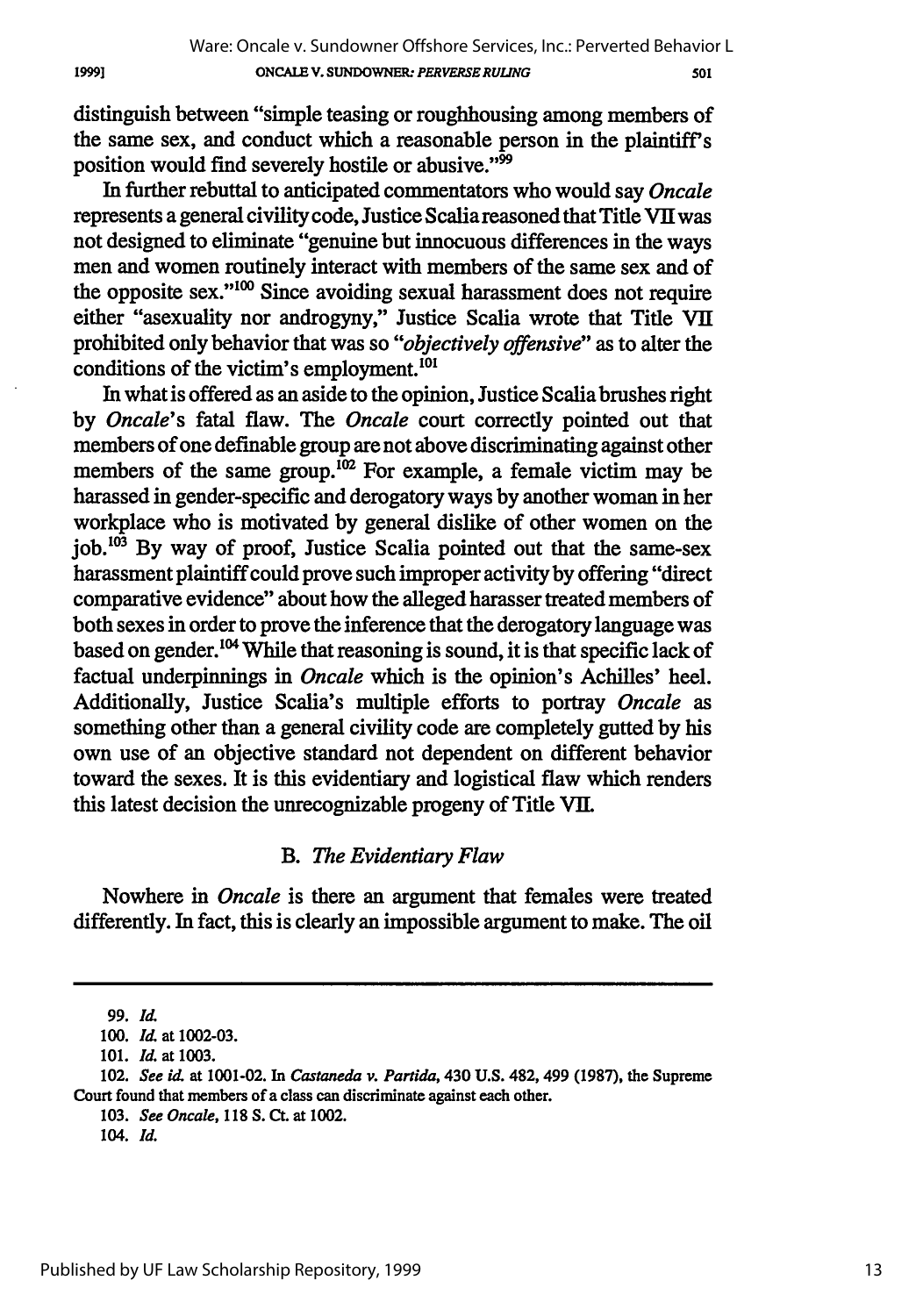rig had an unusual work environment—it was all male.<sup>105</sup> By definition, this all-male environment poses an analytical problem for Oncale. How can he show discrimination because of gender in an environment with only one gender?

Implicitly, *Oncale* argued that showing different treatment towards males and females was not required.<sup>106</sup> Oncale's brief states, "When an individual of either gender reasonably perceives that he must abandon his employment to escape unwelcome sexual harassment and verbal and physical sexual assault, he is the victim of employment discrimination based on sex as proscribed by Title VII." $107$  Notice the leap. No longer is proof of discrimination required. Rather, when an employee is subjected to offensive behavior of a sexual nature, discrimination is presumed. Despite its protests, this is exactly the conclusion of the Supreme Court. In quoting *Meritor,* Oncale excluded language which relies on the presence of discrimination. Consider this statement, where Oncale cited to *Meritor* for authority: "The sexual harassment proscribed includes both hostile or abusive environment claims as well as sexual conduct or activity which is directly linked to the grant or denial of an economic *quid pro quo.*"<sup>108</sup>

By determining that Title VII did allow claims of same-gender harassment (even if not sexually motivated) the Court ignored the underlying facts—Oncale worked in a single-gender environment.<sup>109</sup> The Court repeatedly pays homage to the fact that the statutory language actually requires discrimination; that is, some evidence the complained of action was because of gender.<sup>110</sup> What the Court does not do is explain how discrimination because of gender can be proven in an all-male environment.<sup>111</sup>

Justice Scalia opens the opinion by stating, "This case presents the

<sup>105.</sup> *See id* at 1001-02.

<sup>106.</sup> *See generally Brief for Petitioner, Oncale* (No. *96-568)* (explaining Oncale's harassment in the context of both genders).

<sup>107.</sup> *Id.* at 6-7.

**<sup>108.</sup>** *Id.* at **8-9.**

*<sup>109.</sup> See Oncale,* **118 S. Ct.** at 1001-02.

**<sup>110.</sup>** *See id* Removing the "because of gender" requirement from the Title VII analysis transforms the statute into a general work place rule prohibiting any sexually-suggestive language or behavior.

<sup>111.</sup> Male-on-male sexual harassment with sexual overtones is not sex discrimination "absent a showing that the employer treated the plaintiff differently because of his gender." *See* Giddens v. Shell Oil, 12 F.3d 208 (5th Cir. 1993). It is this lack of the plaintiff's ability in *Oncale* to show he was treated differently than other employees which is fatal to his claim. This is compounded by the fact that other members of the offshore crew were subjected to similar degrading behavior which, while socially reprehensible, does not violate Title VII. *See Oncale,* 118 S. **Ct.** at 1001.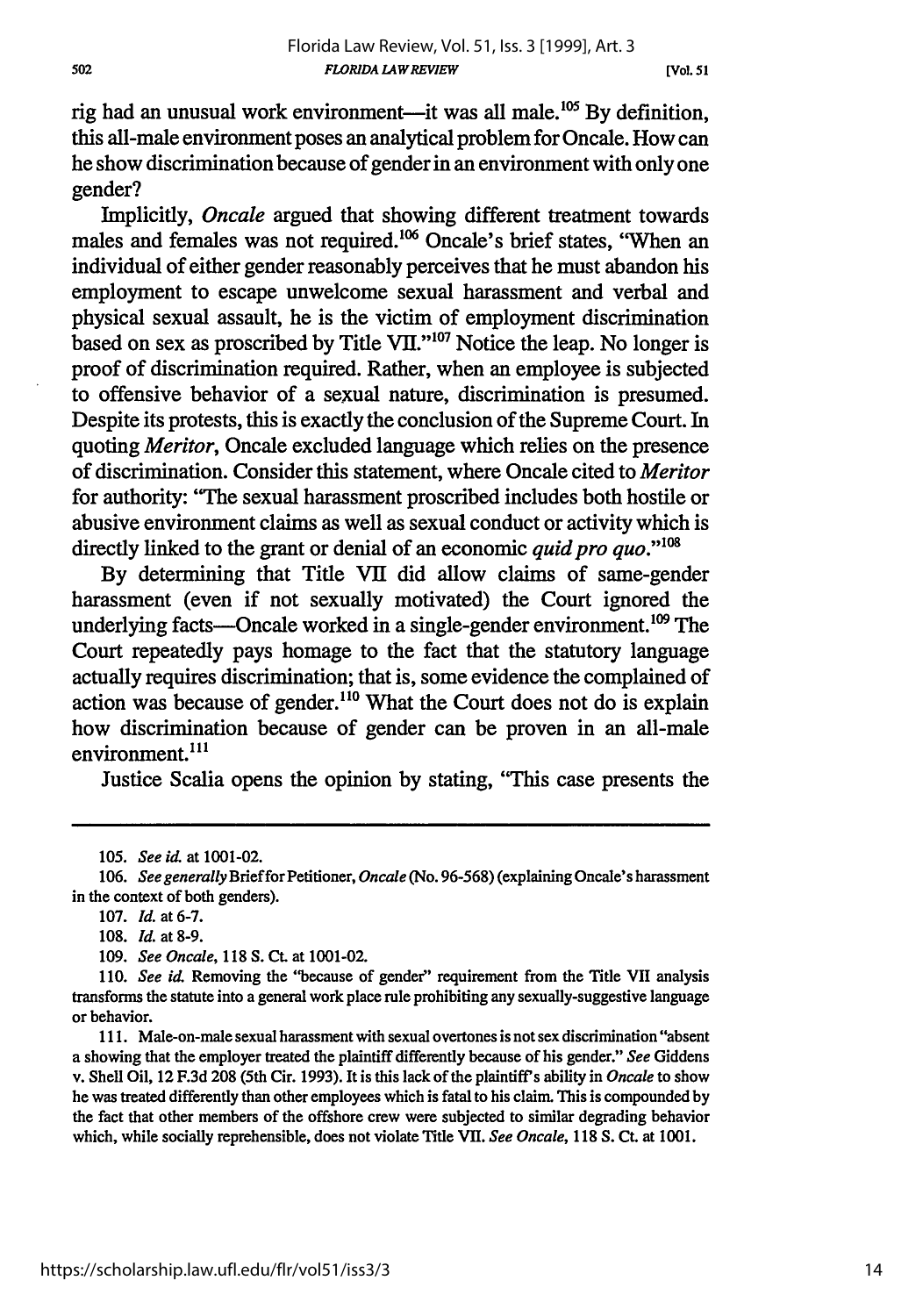#### **ONCALE V. SUNDOWNER.** *PERVERSE RULING*

503

question whether workplace harassment can violate Title VII's prohibition against 'discriminat[ion] ... because of... sex' **...** when the harasser and the harassed employee are of the same sex."<sup>112</sup> The Court answered the question resoundingly—there can be same-sex harassment—but failed to discuss evidence in this case that could be used to show discrimination.<sup>113</sup> There is only one problem. There is no proof of discrimination because of gender in a single-gender environment.<sup>114</sup>

The *Oncale* Court stated that the prohibition against discrimination protects both men and women.<sup>115</sup> The Court could have stopped there—recognizing the possibility or validity of same-sex discrimination, but finding no violation in this case because of a lack of evidence showing discrimination. The *Oncale* Court also could have recognized that samesex harassment was valid while limiting its holding to the facts (or similar cases), stating that in a single-gender work environment, objectively offensive behavior of a sexual nature can serve as proof of discrimination if it sufficiently exceeds accepted behavior in the societal context.

Instead, the *Oncale* Court stated that there are several ways the plaintiff can prove a violation occurred.<sup>116</sup> Justice Scalia wrote that an inference of discrimination is "easy to draw in most male-female sexual harassment situations, because the challenged conduct typically involves explicit or implicit proposals of sexual activity; it is reasonable to assume those proposals would not have been made to someone of the same sex."<sup>117</sup> Another avenue of proof available to the plaintiff which follows the same analytical path is to show the harasser was a homosexual.<sup>118</sup> In both instances the violation is based on a presumption of sexual desire. Neither of these avenues were open to Oncale as both Oncale and his harassers

<sup>112.</sup> *Oncale,* 118 **S. Ct.** at 1000 (quoting 42 U.S.C. § 2000e-(a)(1) (1994)).

<sup>113.</sup> *See id.* at 1003.

<sup>114.</sup> When courts rely on the sexual orientation of the harasser in same-gender cases, they disregard the language of the statute which deals only with "sex" as opposed to sexual orientation. *See* Yeary v. Goodwill Indus., 107 F.3d 443,448 (6th Cir. 1997). The United States Congress has had ample opportunity to legislate against discrimination or harassment based on sexual orientation, but it has refused to do so. *See* Romer v. Evans, 116 **S.** Ct. 1620, 1637 (1996) (Scalia, **J.,** dissenting) (noting that Congress has not enacted legislation despite "repeated attempts" to extend federal civil rights laws to gays and lesbians). Additionally, the Senate rejected the Employment Non-Discrimination Act of 1994, Senate Bill 2238, 103d Cong. (1994). Therefore, no matter how socially reprehensible or politically incorrect, without state or local legislative prescriptions, discrimination against an individual because of his or her homosexuality does not violate Title VII.

<sup>115.</sup> *See Oncale,* 118 **S. Ct.** at 1001.

<sup>116.</sup> *Seeid.* at 1002.

<sup>117.</sup> **id**

**<sup>118.</sup>** *See id.*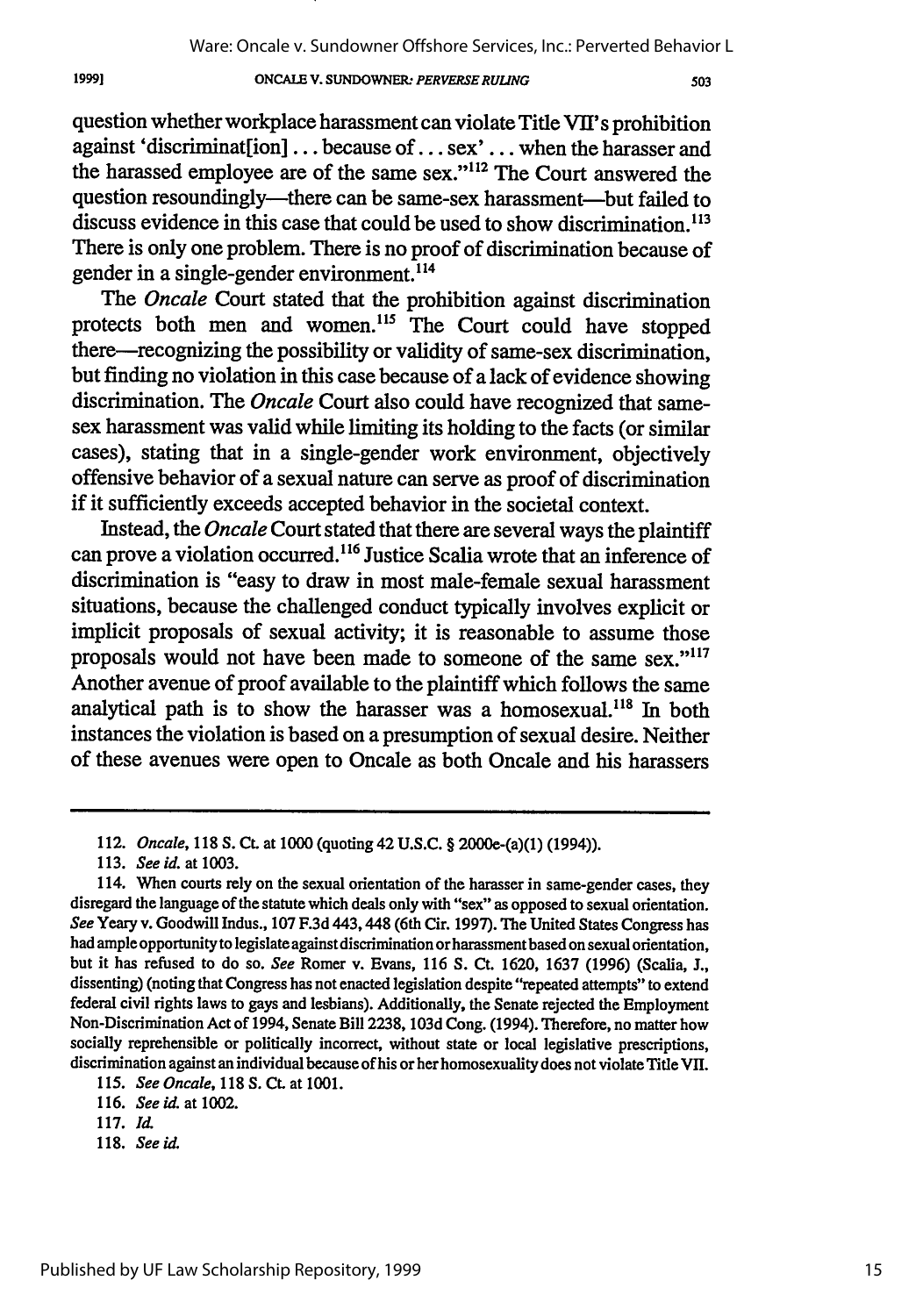[VoL **51**

were heterosexual. $^{119}$ 

The Court continued to provide other options for proving a violation that did not rest on sexual attraction. For example, the Court hypothesized about a woman who did not like to work with other women in the workplace and "is motivated by general hostility to the presence of women in the workplace."'120 This, however, is a difference in motivation, not in the proof required. Relying on this as a separate avenue, distinct from sexual attraction, the opinion goes on to say: "A same-sex harassment plaintiff may also, of course, offer direct *comparative evidence* about how the alleged harasser treated members of both sexes in a mixed-sex workplace."<sup>121</sup> Again, this was not an option available to Oncale. What's left? A violation of Title VII based on sexual conduct in a same-sex environment that is discriminatory solely because it is so far outside the bounds of accepted societal conduct. In other words, the dreaded conclusion—a civility code! $122$ 

### C. Oncale *Is a Civility Code*

Previously, many courts have held that the purpose of Title VII is not to eliminate all offensive behavior from the workplace.<sup>123</sup> Rather, Title VII has the limited purpose of eliminating discrimination based on race, national origin, color, gender, or religion.'24 In *Oncale,* the Court has equated discrimination with behavior that exceeds the bounds of social

123. No employer can purge the workplace of all comments that are offensive-or even of all comments that imply substantive violations of Title VII. *See* Hunter v. Allis-Chalmers Corp., 797 F.2d 1417, 1421 (7th Cir. 1986). Justice Scalia noted that men and women often deal with each other in different ways. *See Oncale,* 118 **S.** Ct. at 1003. Without citation to statutory or decisional authority, but with a nod towards common sense, it seems obvious that outlawing all rough language, horseplay, and other socially questionable interaction between men would swamp genuine Title VII claims in a sea of cases about bad manners. This is not to say that "boys will be boys," but it is an acknowledgment that not all men are gentlemen, particularly to each other.

124. In cases involving same-gender harassment **by** heterosexuals, courts and commentators often confuse "sex" with "sexual orientation," the latter of which is not prescribed by Title VII as a basis for discrimination. Again, this may be socially unpalatable, but it is not against the law under this statute.

<sup>119.</sup> *See* Brief for Petitioner at 19, *Oncale* (No. 96-568).

<sup>120.</sup> *Oncale,* 118 **S.** Ct. at 1002.

<sup>121.</sup> *Id.* (emphasis added).

<sup>122.</sup> According to the Petitioner's brief, the claim was actionable because the "conduct was sexual in nature, offensive, [and] unwelcome." Brief for Petitioner at 7, *Oncale* (No. 96-568). Discrimination is not mentioned. Petitioner argued that the alleged conduct was repulsive and offensive because Oncale was a man. *Id.* at 18-19. Yet, the Petitioner gracefully glossed over the fact that having a male co-worker place his penis on a woman's head, would clearly be repulsive and offensive.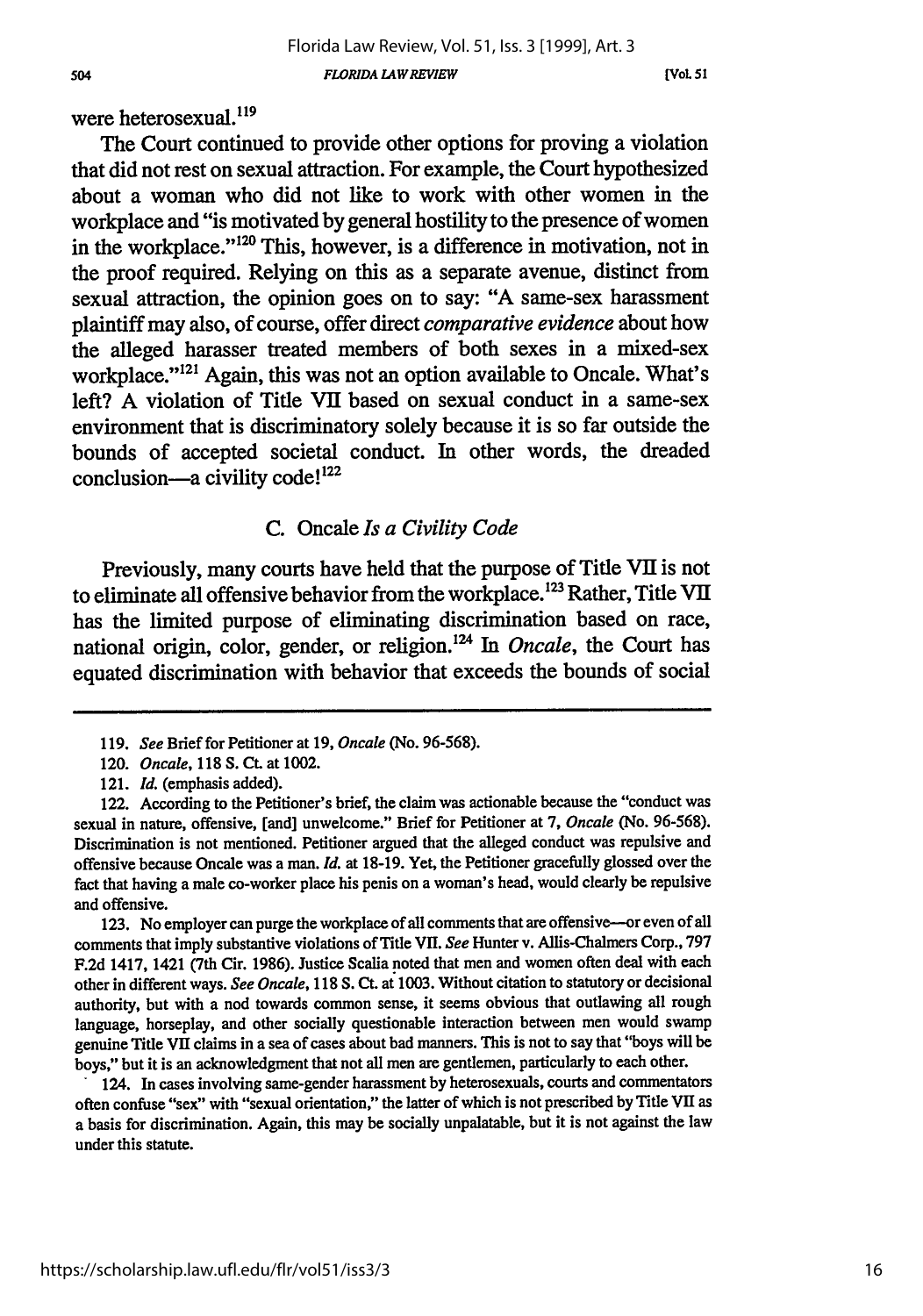#### **ONCALE V.** SUNDOWNER: *PERVERSE RULING*

505

context and is offensive.<sup>125</sup> Arguably, Title VII has been expanded to punish the equal opportunity harasser.

Despite the authors' interpretation that *Oncale* does promote a civility code in the workplace, there is good news for employers. First of all, the Court's language emphasizes that not all sexual conduct is actionable under Title **VII.** In order to create a hostile working environment the Court quoted language stating that the conduct must be severe and pervasive as judged by a "reasonable person."<sup>126</sup> While this merely reemphasized the old standard, the Court raised the bar **by** clearly stating that "ordinary socializing in the workplace-such as male-on-male horseplay or intersexual flirtation" does not amount to a discriminatory condition of employment. 27 The Court elevated the standard another notch **by** drawing attention to the social context--distinguishing between a pristine office work environment and a rougher, more playful sports setting. 128 The ability to focus on the expectations of those in the environment should be a boon for employers.

This appears to be holding true. Shortly after *Oncale* was decided, the majority of courts citing to it rendered decisions favorable to employers.<sup>129</sup> Lower courts continue to require proof of discrimination and have cited *Oncale* for the standard of a hostile work environment.<sup>130</sup> In *Brennan v.* 

125. *See Oncale,* 118 S. Ct. at 1002-03. Men harass other men for many reasons, almost all of which have nothing to do with gender. For example, if the same louts involved in *Oncale* ridiculed the plaintiff because he supported one football team or another or because he voted for one political party versus another, there would surely not have been any violations of Title VII. Therefore, this leaves only the sexual content of the behavior to differentiate it from the sexuallyneutral examples above. With that said, the *Oncale* Court necessarily turned Title VII into a work place behavior code, particularly in instances in which either words or conduct concern sex acts. It is that emasculation of Title VlI's "because of gender" requirement that turns *Oncale* into the standard bearer for Title VII as a work place conduct code. Additionally, because Justice Scalia did not limit the subject holding to sexually-charged language and behavior, Title VII can now be interpreted even more broadly to include males razzing other males because of their choice of football team or political party if the same language is not directed to women in the work place.

130. *See, e.g.,* Brennan v. Metropolitan Opera Ass'n, No. 95 CIV. 2926(MBM), 1998 WL 193204, at \*8 (S.D.N.Y. Apr. 22, 1998) (stating that the main issue in sexual harassment cases is whether plaintiff is a member of a protected class).

<sup>126.</sup> *Id.* at 1001 (quoting Harris v. Forklift Sys., Inc., 510 U.S. 17,21 (1993)).

<sup>127.</sup> *Il* at **1003.**

<sup>128.</sup> *See id.*

<sup>129.</sup> As of April 27, 1998, 18 federal court cases have cited to the *Oncale* decision. Four of these gave *Oncale* cursory treatment, citing it for its most basic proposition-that Title VII permits a same-gender harassment suit. One case concerned removal, not employment discrimination. Ten of the remaining thirteen cases resulted in a decision at least partially favorable to employers. Seven of those were complete victories for employers. One case was remanded to the trial court, citing *Oncale* for the societal context language.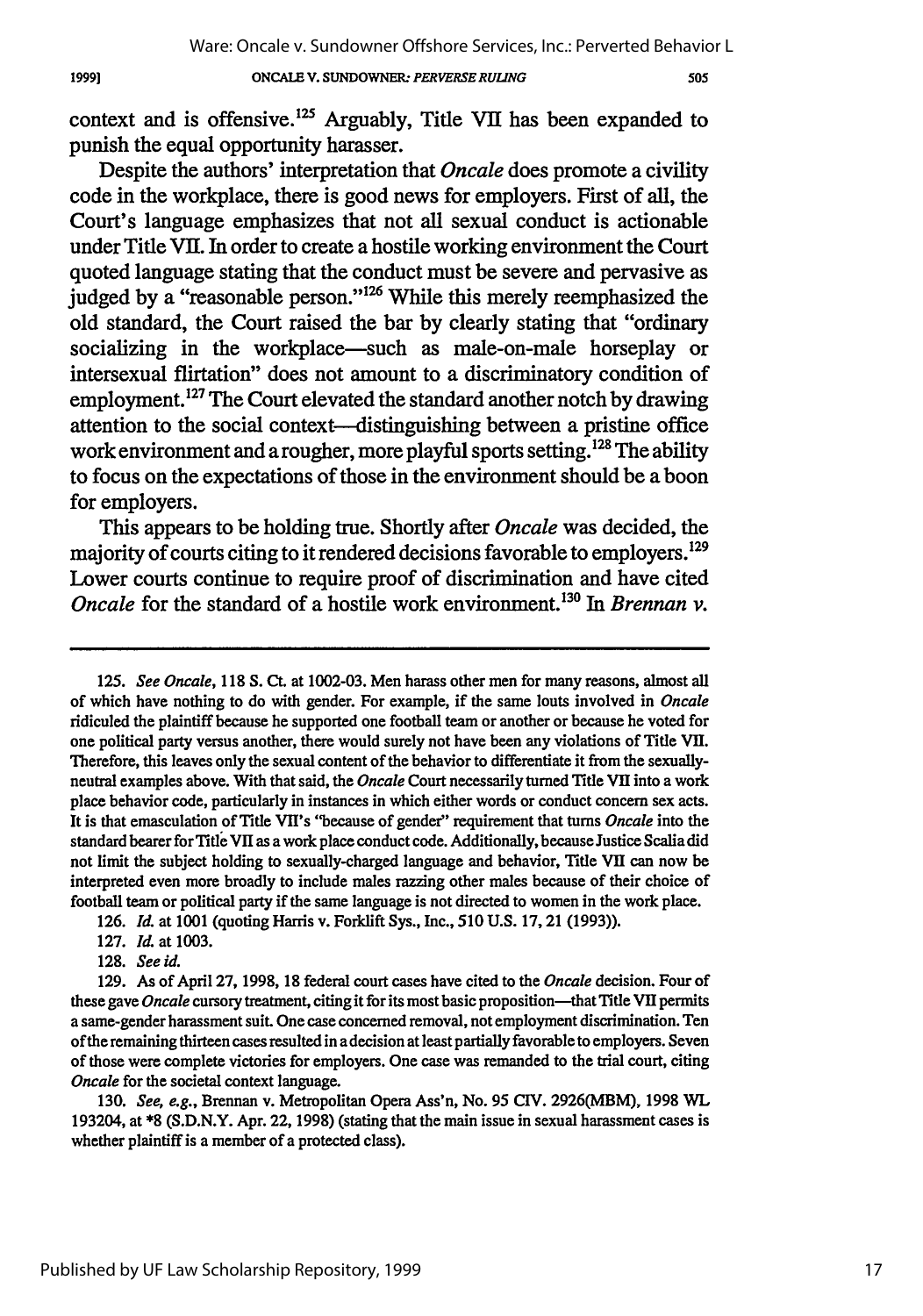#### *FLORIDA LAWREVIEW*

*Metropolitan Opera Ass'n,* the trial court granted summary judgment for the defendant, citing *Oncale* to support its statement that "the plaintiff must show that she experienced the hostility because of her membership in a protected class and not because the environment was generally hostile to everyone, including people outside the protected class."<sup>131</sup>

In *Reves v. McDonald Pontiac-GMC Truck, Inc.*,<sup>132</sup> the trial court granted summary judgment for the defendant even though a coworker had called the plaintiff a "bitch." '133 The district court cited *Oncale* to support the proposition that words with several connotations do not automatically constitute discrimination.<sup>134</sup> The court went further stating, "Sometimes words of frustration and anger are only meant in that spirit."<sup>135</sup>

In *Gallant v. Board of Trustees,'36* the trial court granted summary judgment for the defendant despite the fact that plaintiff was subject to "objectionable and unprofessional" conduct. 37 The court cited *Oncale* to support the proposition that the conduct must be because of gender.<sup>138</sup> "Plaintiff has produced no evidence.., that [the alleged harasser] would not have acted in exactly the same way to a student or prospective student who happened to be male."<sup>139</sup> These decisions are at least initial evidence that Justice Scalia has not opened the doors to a flood of new proemployee litigation. However, they do not, retroactively, cure the opinion's flawed reasoning. They also are not sufficiently similar to another line of cases in which intra-group claims are proper under the law.

#### V. **SAME-RAcE** CASES

In *Oncale,* Justice Scalia alluded to earlier decisions in which the Court rejected defense contentions that members of the same protected class would not discriminate against each other. **"** While such decisions do exist and are supportable under Title VII, they do not lead to the conclusions that *same-gender* harassment is actionable. Initially, racial claims were intended by Title VI's framers to be covered along with the protection of

**131.** *Id.* at \*13. **132. 997** F. Supp. 614 **(D.N.J. 1998). 133.** *U* at **617.** 134. *See id.* 135. *Id.* **136. 997** F. Supp. **1231 (N.D.** Cal. 1998). **137.** *Id.* at **1235. 138.** *See id. at* 1234. **139.** *Id.* at **1235.** 140. *See Oncale,* **118 S. Ct.** at 1001-03.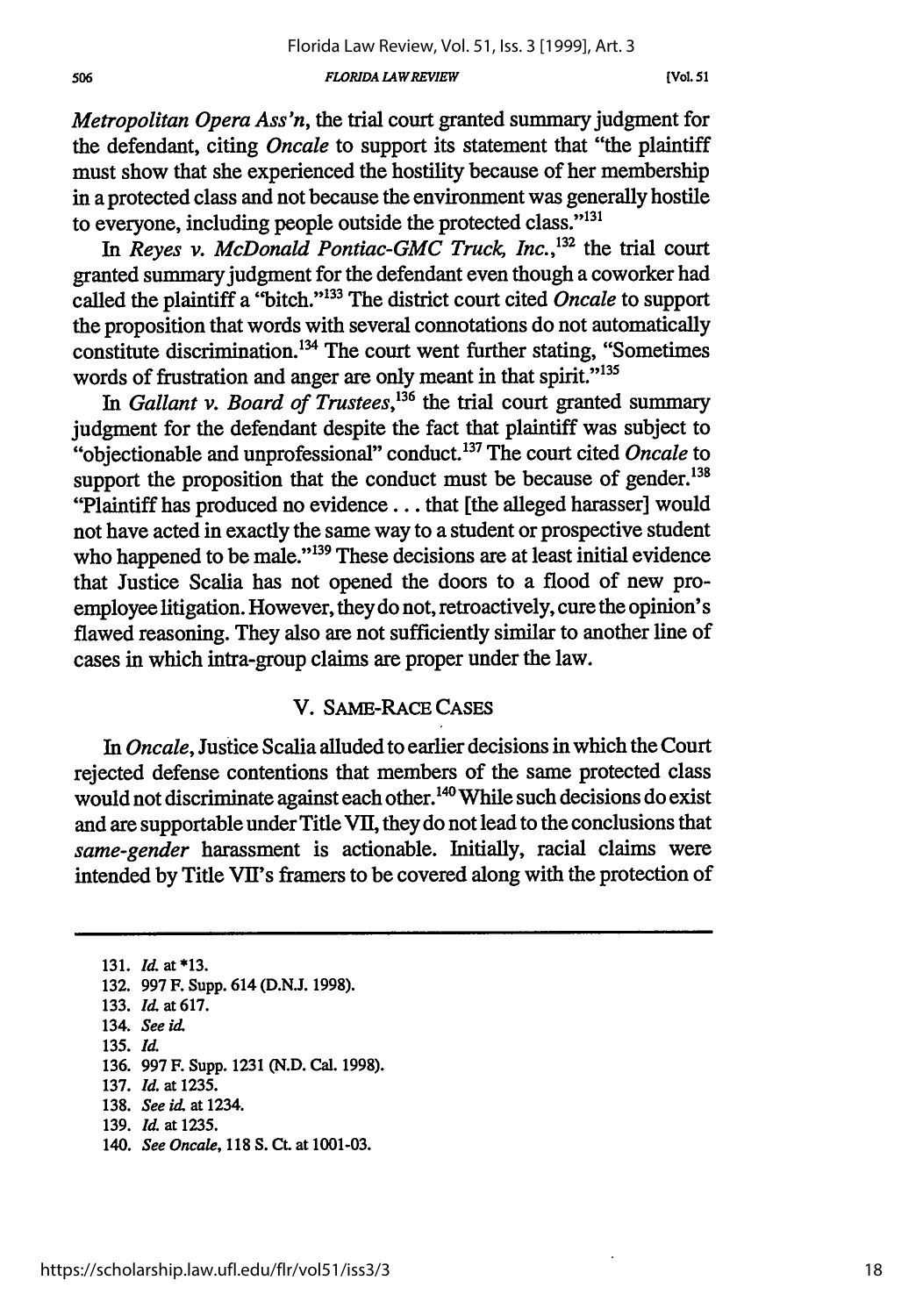1999]

## **ONCALE V. SUNDOWNER** *PERVERSE RULING*

women.14' Accordingly, there is no bootstrapping of adjunct claims like sexual harassment to sexual discrimination as was done in *Meritor. Put* simply, discrimination based on race was a direct target of Title VII from its inception.

Also, and just as importantly, reported decisions dealing with same-race discrimination are decided in the context of mixed-race employment environments. That is, unlike *Oncale,* in which there were no women on the oil rig, $142$  a typical same-race discrimination case is situated so the factfinder can compare how, for example, an African-American supervisor treats an African-American subordinate in comparison to how she treats a white subordinate. Without that context, there is no logical, rational, or legal way to conclude whether the discrimination was based on an illegal factor (race) or a legal factor (personality, dress, attitude, etc.).

Similar reasoning (or lack thereof), is found in cases involving maleon-male hazing. 43 Quite often such practices border on barbarism and involve behavior of an arguably sexual nature. Greasing, shaving or otherwise calling attention to male genitalia is standard fare in fraternity houses and some employment settings around the country.<sup>144</sup> Like the Sundowner platform, the behavior is not predicated on gender in the way Title VII's drafters envisioned. 45 Such actions may be illegal, but the proper means of redress is not Title VII.

### VI. MORE APPROPRIATE THEORIES OF RECOVERY

Louisiana, like all states, has both criminal and tort statutes and theories which would have been more appropriate to address the reprehensible Sundowner supervisors and their employer.<sup>146</sup> In all likelihood, Oncale was the victim of a criminal offense. On the civil side, he could have sought recompense for battery or intentional infliction of emotional distress against the individual defendants. Similarly, a negligent hiring and retention claim could have been brought against Sundowner for what the plaintiff experienced. Punitive damages may have been a real possibility

<sup>141.</sup> *See id.* at 1001.

<sup>142.</sup> *See id.*

<sup>143.</sup> *See, e.g.,* Seamons v. Snow, 84 F.3d 1226 (10th Cir. 1996); McWilliams v. Fairfax County Bd. of Supervisors, 72 F.3d 1191 (4th Cir. 1996), *abrogated by Oncale,* 118 S. Ct. at 998; Skinner v. City of Miami, 62 F.3d 344 (1 th Cir. 1995); Vaughn v. Pool Offshore Co., 683 F.2d 922 (5th Cir. 1982).

*<sup>144.</sup> See* cases cited, *supra* note 143.

<sup>145.</sup> See Oncale, 118 S. Ct. at 1001.

<sup>146.</sup> *See* LA. REv. **STAT. ANN.** ch.1 (West 1998); LA. CIr. **CODE ANN.** art. 2315 (West 1998).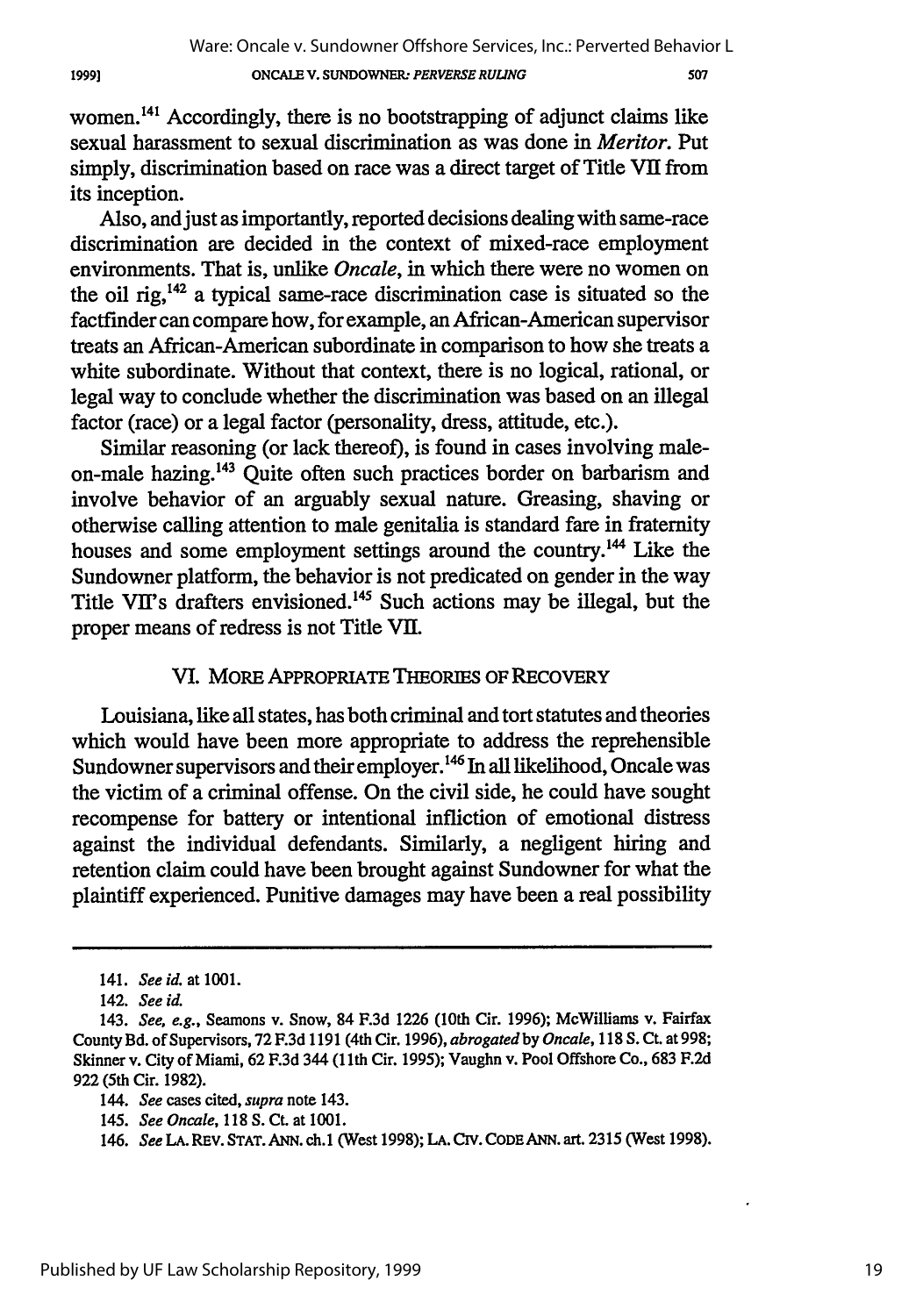*FLORIDA LAW REVIEW*

against the employer, particularly after Oncale complained and was not given any help while on the rig. 47 So Oncale, a man who experienced hideous treatment at the hands of deranged supervisors and with the (at least) casual approval of an indifferent employer, would not have been left without a means of redress if the *Oncale* Court had properly ruled Title VII did not apply. The result of that error will plague employment law for years to come.

### VII. CONCLUSION

We live in an age in which all but the most proper behavior between individuals is viewed, at least in some circles, as legally actionable. Particularly in the work setting, members of different groups often interact in a stilted way for fear they may be disciplined, discharged, or even sued for the most innocuous remark to a co-worker or subordinate. Simply repeating the punch line from a sit-com, asking for a date, or even going so far as making a proposition for sex is, without more, not the type of activity which should subject people and corporations to civil liability. Rather, such actions are the natural and expected (though not always "Grated") interaction between human beings working together. Nevertheless, the objects of such attention quite often resort to the civil justice system rather than a simple request that the offender stop his or her conduct. This is good for the lawyers, but bad for America. It is with that background that *Oncale* was decided.

Far from experiencing just bawdy office humor or a legitimate request for after-work social interaction, Mr. Oncale was the subject of a blatant sexual battery. Out of propriety, the facts will not be recited again here, but it is no exaggeration to say this gentleman would have been well within his right to have called the police as opposed to simply reporting the situation to a company representative on the oil rig. A call to law enforcement would have been most appropriate; as would have been a call to a lawyer relying on a theory other than Title VII. This is simply because Title VII was not intended to redress wrongs perpetrated between male co-workers, particularly in the factual setting of *Oncale.* Justice Scalia, with the unanimous backing of the Supreme Court, however, missed an opportunity to differentiate between wildly inappropriate behavior of a criminal nature and those actions properly cognizable under Title VII. While there is no way to say with any certainty, it seems likely the United States Supreme

<sup>147.</sup> *See Oncale,* **118 S. Ct.** at 1001.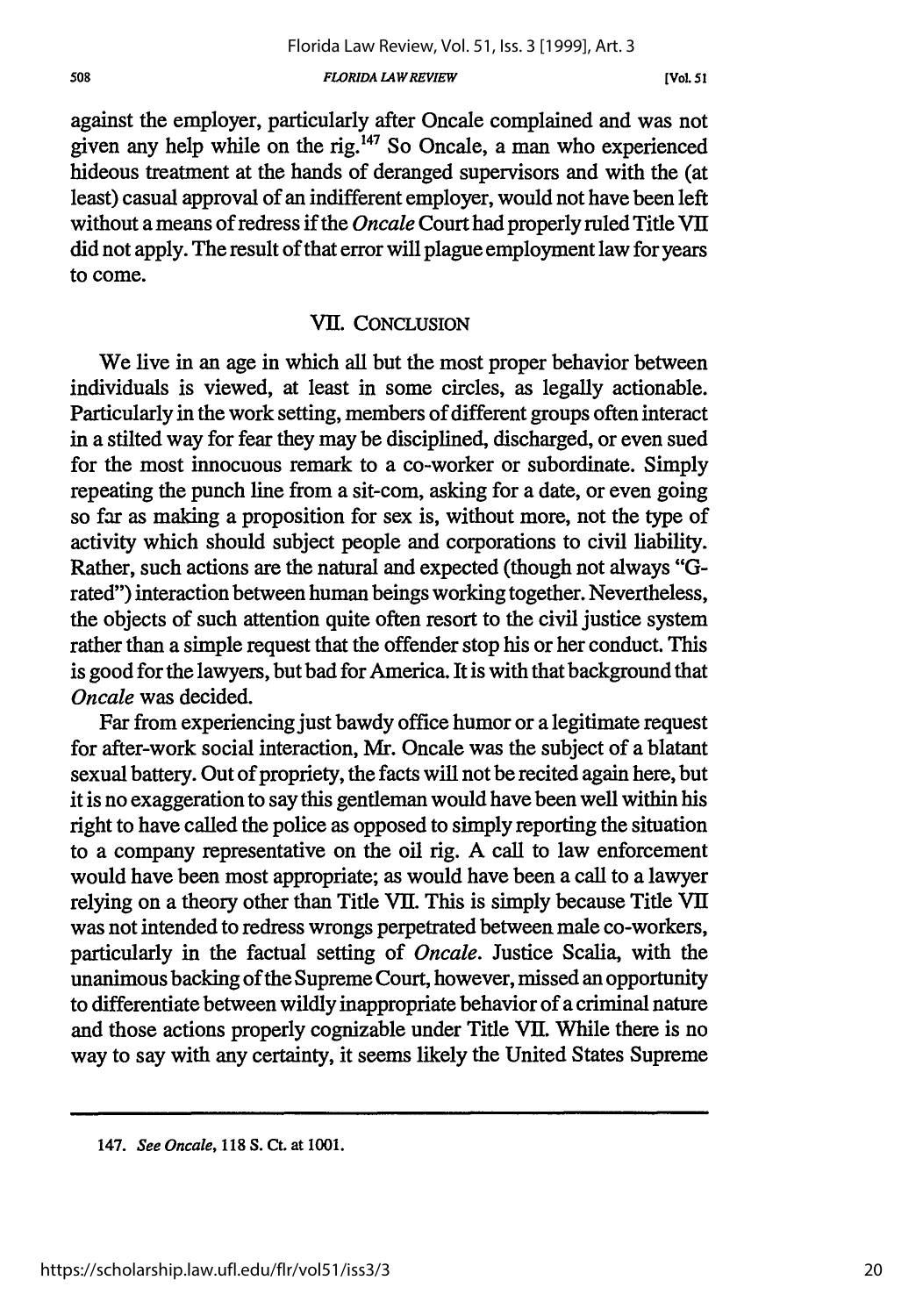#### **ONCALE V. SUNDOWNER.** *PERVERSE RULING* **19991 509**

Court was caught up in the wave of political correctness and social probity which have swamped the original intent of Title *VIL*

Did the individual defendants in Oncale engage in completely reprehensible behavior? Yes. Should the Plaintiff recover monetarily for those deeds? Yes, against both the individuals and the employer. Should the gravamen of that claim be Title VII? Absolutely not! The *Oncale* decision represents our highest Court trying to have it both ways. On the one hand, Justice Scalia writes about the context in which human beings interact, noting the differences between men and women and pleading heartily that this latest decision does not represent a workplace code of conduct. However, as Shakespeare would have said, "The justice] protests too much, me thinks."<sup>148</sup> As in *Hamlet*, Justice Scalia's own protestations about what the opinion is *not* reveal what it truly *is.*

Rather than representing an explanation and necessary restriction on Title **VIL** *Oncale* stands for the proposition that objectively reprehensible talk and actions between members of the same gender, even in a singlegender setting, can lead to Title VII liability. Though there is no way to tell if the *Oncale* bad guys would have behaved differently towards women (because there were no women around to bear the brunt of their sophomoric, at best, behavior), there is factually and logistically no way to say these men behaved as they did toward Oncale because of his gender. Without that critical component, this new decision is little more than the Supreme Court giving the federal judiciary the right to clean out this defendant's wallet where it would be more appropriate to wash out its employees' mouths with soap.

<sup>148.</sup> **WiLIAM SHAKESPEARE, THE TRAGEDY OF HAMLET, PRINCE OF DENMARK act 3,** sc.2.